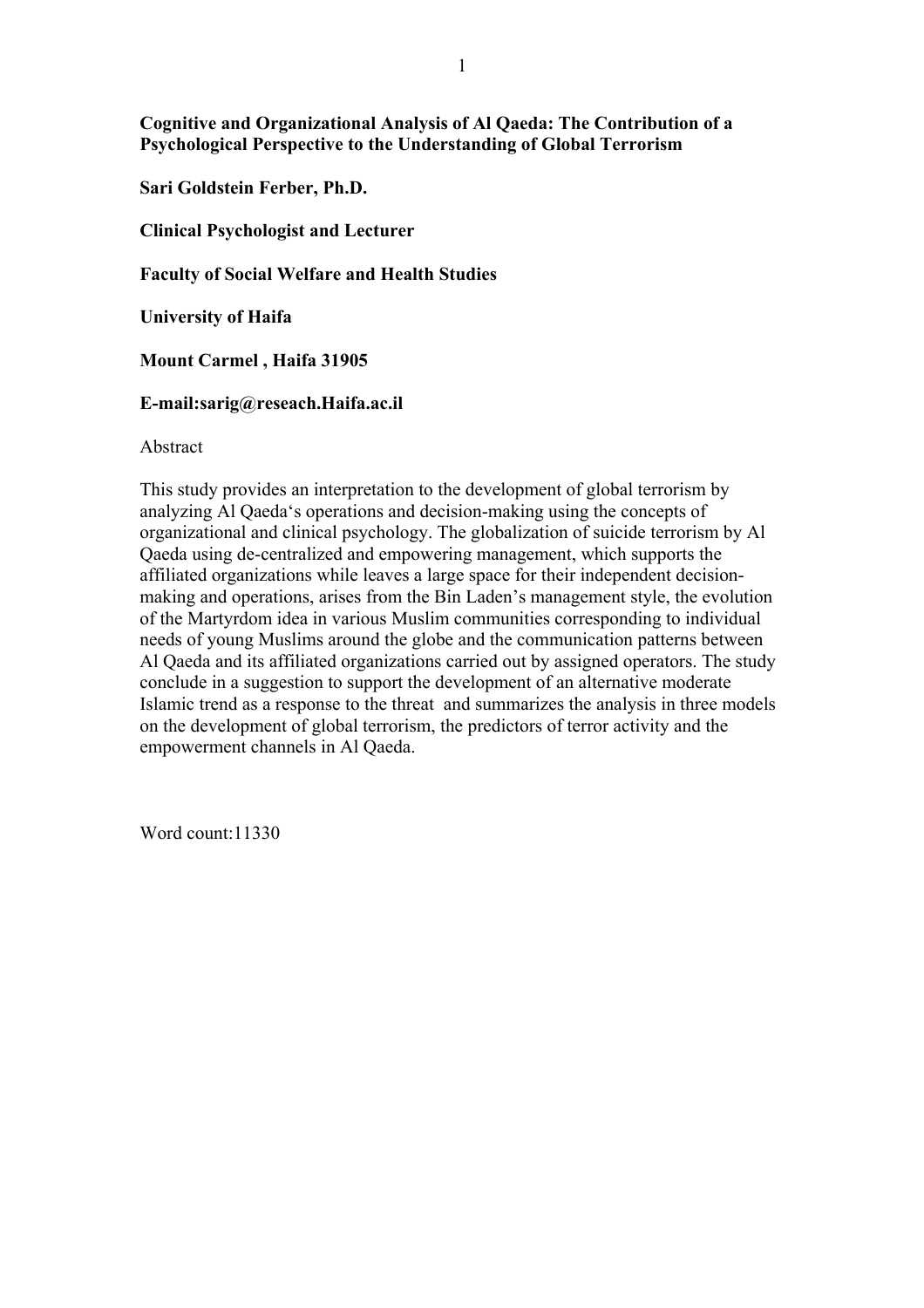## **Historical Background**

Al Qaeda was established in 1988, toward the end of the war, by Osama bin Laden. It emerged from the Service Bureau (Maktab al-Khidimat), an organization that absorbed, oriented, managed and supported the thousands of Muslim volunteers who came to Afghanistan between 1979 and 1989 in order to fight the Soviet army alongside the local Mujahedeen. Al Qaeda was established in order to unify the people who had fought with bin Laden in the war in Afghanistan and preserve them as an active force that, after the war, could continue spreading bin Laden's belligerent radical Islam beyond the Afghan boundaries. Wartime Afghanistan clearly served as a magnet for young Muslims from all over the world, and it was there that al Qaeda's worldview evolved<sup>1</sup>.

After the Soviet withdrawal from Afghanistan in 1989 and the end of the war, al Qaeda became an independent organization with the Afghanistan war veterans at its base. From the early 1990s onward, al Qaeda's ranks were swollen by the new generation of the best trainees from the camps sponsored by bin Laden in Sudan and Afghanistan, who had chosen to stay with him and serve under his command.

Throughout the first half of the 1990s, al Qaeda was a conceptual axis for organizations of similar worldviews, and lent logistical and financial support to terror groups that, like al Qaeda, strove to further global jihad in Egypt, Somalia, the Philippines and other places. After five years in Sudan, bin Laden relocated to Afghanistan in 1996. It was then that al Qaeda began to prepare for independent terror operations. During this period, al Qaeda partnered with Egyptian terror organizations and especially with Islamic Jihad, led by Dr. Ayman al-Zawahiri. In February 1998, bin Laden declared the establishment of an international Islamic umbrella organization called the Islamic Front for Jihad against the Jews and Crusaders, with al Qaeda at the center. This framework was designed to institutionalize and pool partnerships of terror networks and organizations that held mutual ties, shared the same ideology and sometimes even launched operations together. The common goal was the establishment of religious Islamic regimes in countries with large Muslim minorities.

The onslaught of the international coalition against terror in Afghanistan dealt a hard blow to al Qaeda's infrastructure in that country. It killed commanders and combatants, put the leaders and members under global siege and forced the chiefs to adapt to the new situation by hiding and dispersing their men. Consequently, the focus of global jihad operations shifted from al Qaeda to its supported terror networks and organizations. *Quds Al Arabi* said that "Al Qaeda is no longer an independent organizational entity; rather, it is an idea that has become a faith<sup>2</sup>."

<sup>&</sup>lt;sup>1</sup> Schweizer and Shai, 2002, 67.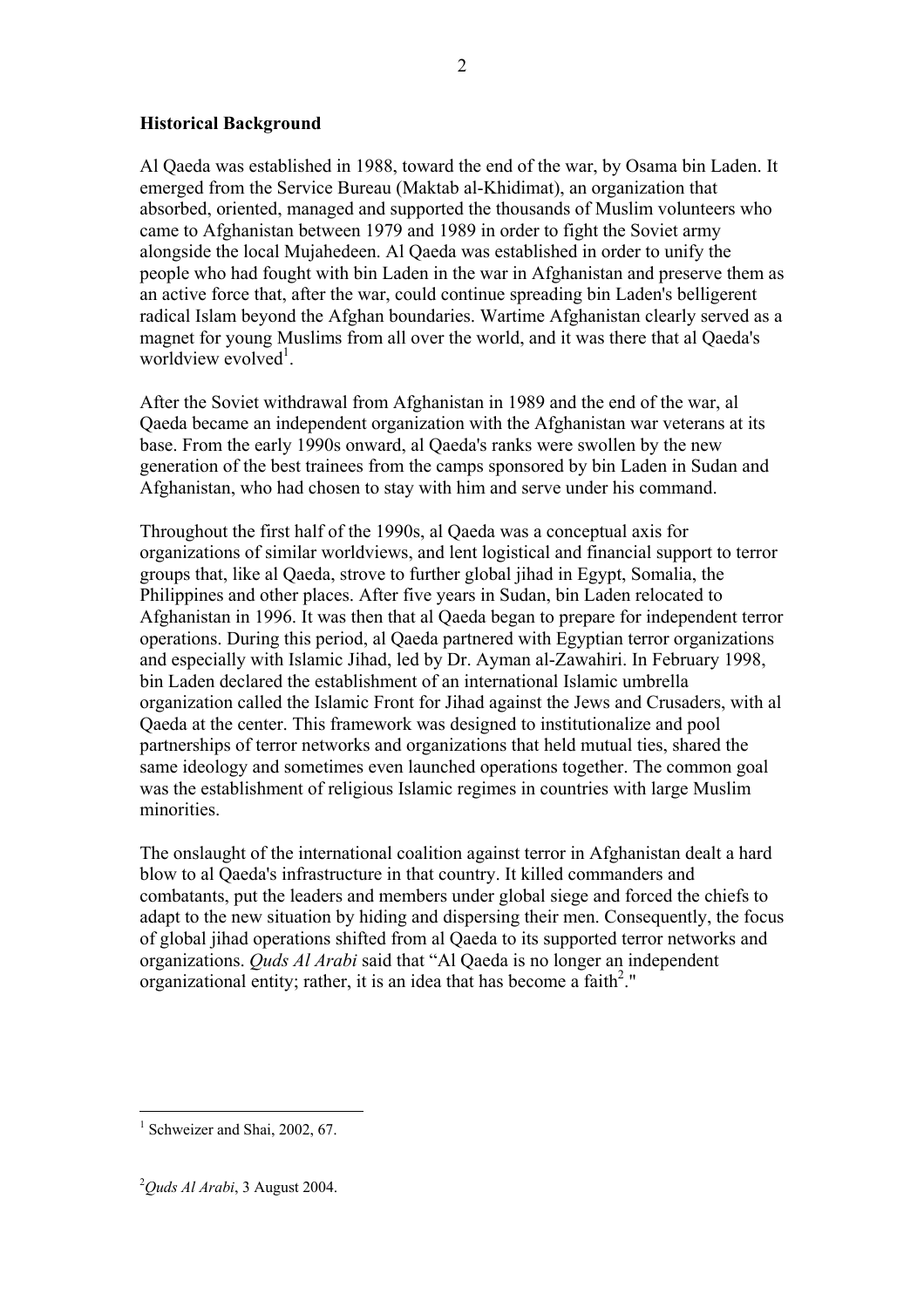The analysis provided in this paper will illustrate the principles of decentralization and the dynamic of empowering communication channels between al Qaeda and its satellite organizations, through which al Qaeda strives to expand the reach of global jihad terrorism by tapping into and strengthening the cognition of martyrdom.

## **Organizational Structure**

The structure of al Qaeda's top tiers was based on the heritage that formed during the war in Afghanistan, rooted in the Islamic tradition of a leader alongside an advisory council (*shura*). The decisions of the supreme leader, based on his interpretation of the Koran and oral tradition, and in consultation with religious scholars, set the course of the organization as a whole. bin Laden was perceived as the *emir* of the organization, and anyone joining al Qaeda pledged allegiance to him as such. He always worked with another dominant leader at his side, with whom he consulted and shared decision-making and responsibility. After the death of his teacher, Abdullah Azzam, this role was taken on by Mohammad Ataf (Abu Hafs al Masri), who served as the organization's military commander and was bin Laden's confidante until his death in an American raid in Afghanistan in November 2001. In recent years, al Masri was succeeded by the Egyptian Dr. Ayman al-Zawahiri, who assumed this supporting role.

At first, bin Laden complied with the patterns formed in the course of the war in Afghanistan, which he had joined like any other volunteer. The mélange of nationalities in Afghanistan in the decade of war made it essential to create a single ideological framework that would unite all combatants. Thus the method of operation was formed, whereby many combatants of different national backgrounds but sharing emotions and ideology, could be dispatched throughout the world to mobilize new cadres to enlarge the organization and transform it into an operative organization with which to spread the concepts of global jihad. Influenced by the multinationalism to which he was exposed, bin Laden created a decentralized organization that could contain and respect variance and give operatives - commanders and combatants alike much leeway, as long as the unifying concept of self-sacrifice (*istishad*) was jealously upheld. He realized that in a decentralized organization, the underlying concept would be more important than the leadership, and could thus serve as a uniting force in the places to which it spread, and exponentially increase the power of global jihad.

# **Suicide as a Unifying Organizational Value for Al Qaeda**

Suicide as a method of warfare is part of a comprehensive worldview that considers active jihad against all enemies of Islam a center pillar and organizational beacon. Under al Qaeda's ideology, the willingness to sacrifice one's life for Allah's way (*fi sabil Allah*) expresses the Muslim combatant's ethical superiority over his opponents. Suicide for Allah has therefore become a supreme value, and its symbolism is just as or even more important than its tactical worth. Al Qaeda has embraced suicide as a symbol of global jihad and transformed Islamic martyrdom (*shahada*) almost to a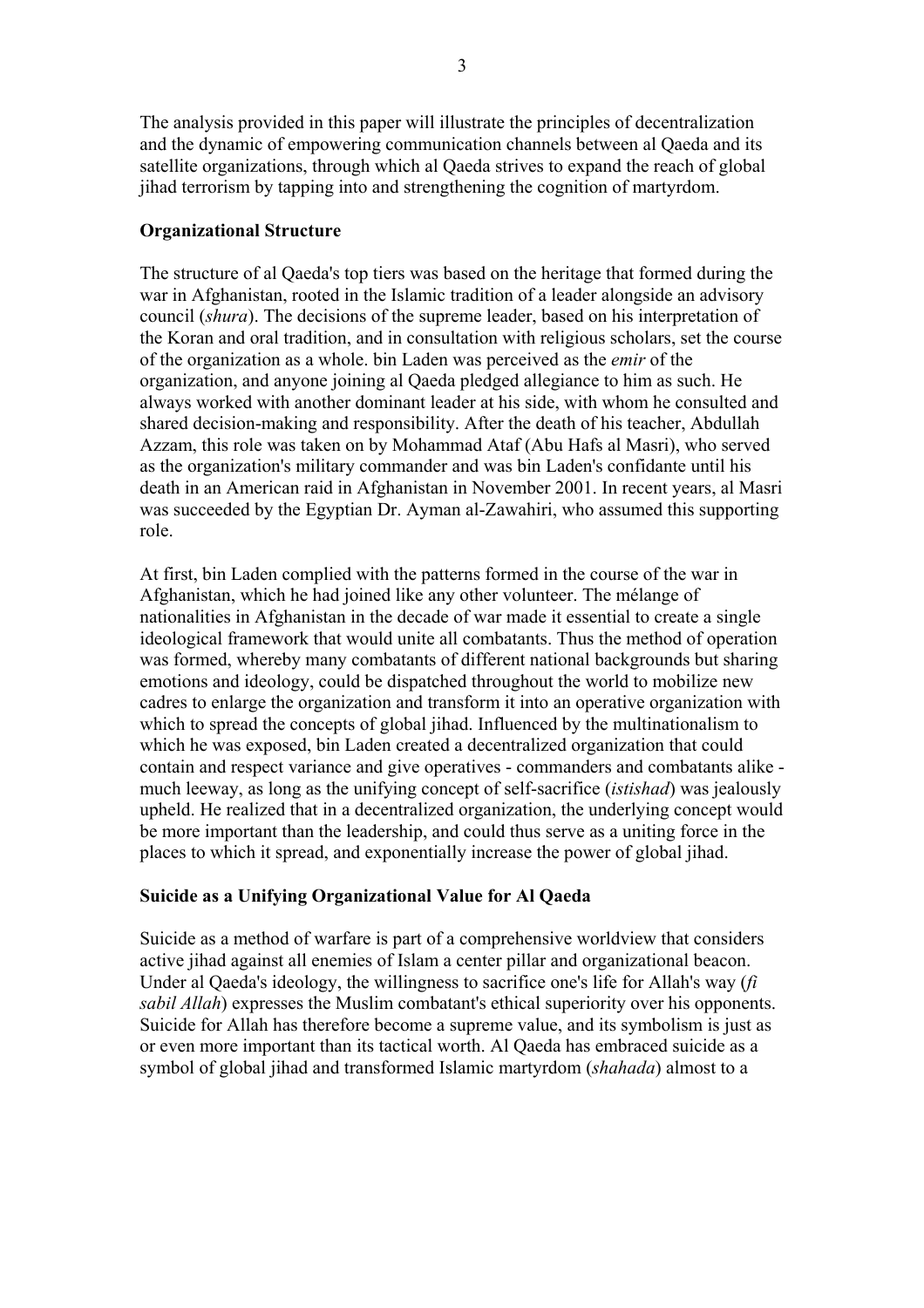pillar of faith. Al Qaeda nurtured the spirit of the organization and built its ethos on volunteering for self-sacrific $3$ .

The culture and spirit of al Qaeda, which herald the death wish as a calling, have also served as a role model for supported terror organizations and others that share the ideology of global jihad. Emulating the parent organization, they too have nurtured the ethos of self-sacrifice in the way of Allah.

# **Organizational Vision: Multidimensionality as a Vehicle for Globalizing the Concept of Suicide**

Al Qaeda, which supports and receives assistance from other organizations that share its worldview, has over the years revealed itself to have global reach and a dynamic structure that changed its leadership and relocated its headquarters numerous times before becoming the symbol and pillar of the global jihad movement. The globalization of al Qaeda is manifest in: (1) Dispersing graduates of al Qaeda training camps to four different continents; (2) The aspiration to become a model for emulation by using large groups of suicide terrorists and massive amounts of explosives to enhance the effect of their tactics; (3) Extensive use of psychological warfare through the media and the Internet.

There is no doubt that al Qaeda has chosen the media, which it manipulates to suit its needs, to spread its ideology, the organization's formative concepts - primarily selfsacrifice for Allah - and provide strategic guidance as to the favored targets for supporters of global jihad. It is no exaggeration to say that to al Qaeda, Arab and Western mass media is a key tool in the empowerment process that is carried out by the leaders of the organization in the territories beyond their direct control.

The enormous significance that al Qaeda attributes to the media was reflected in the organization's establishment of a media committee, led for a long time by Khalid sheikh Mohammad, who later commanded the 9/11 operation. Concurrently, bin Laden set up a company named Al Sihab, which produced the professional recordings and image-enhancing films that al Qaeda distributed in the Arab and Western world, mainly through the Qatar-based TV station of Aljazeera. Al Qaeda's preference for Aljazeera's reporters, such as Yosri Fouda and Ahmad Zaidan, was part of bin Laden's deliberate media policy of strengthening the prestige of Arab media, which was traditionally considered inferior and uninteresting compared to Western competition<sup>4</sup>.

Al Qaeda's approach to using the media is reflected in a letter from Ramzi Bin al-Shibh, the second-in-command in the 9/11 operation, to Yosri Fouda, where he states

4 Zaidan 2003, 15.

<sup>3</sup> U.S. Congress 2002, 234.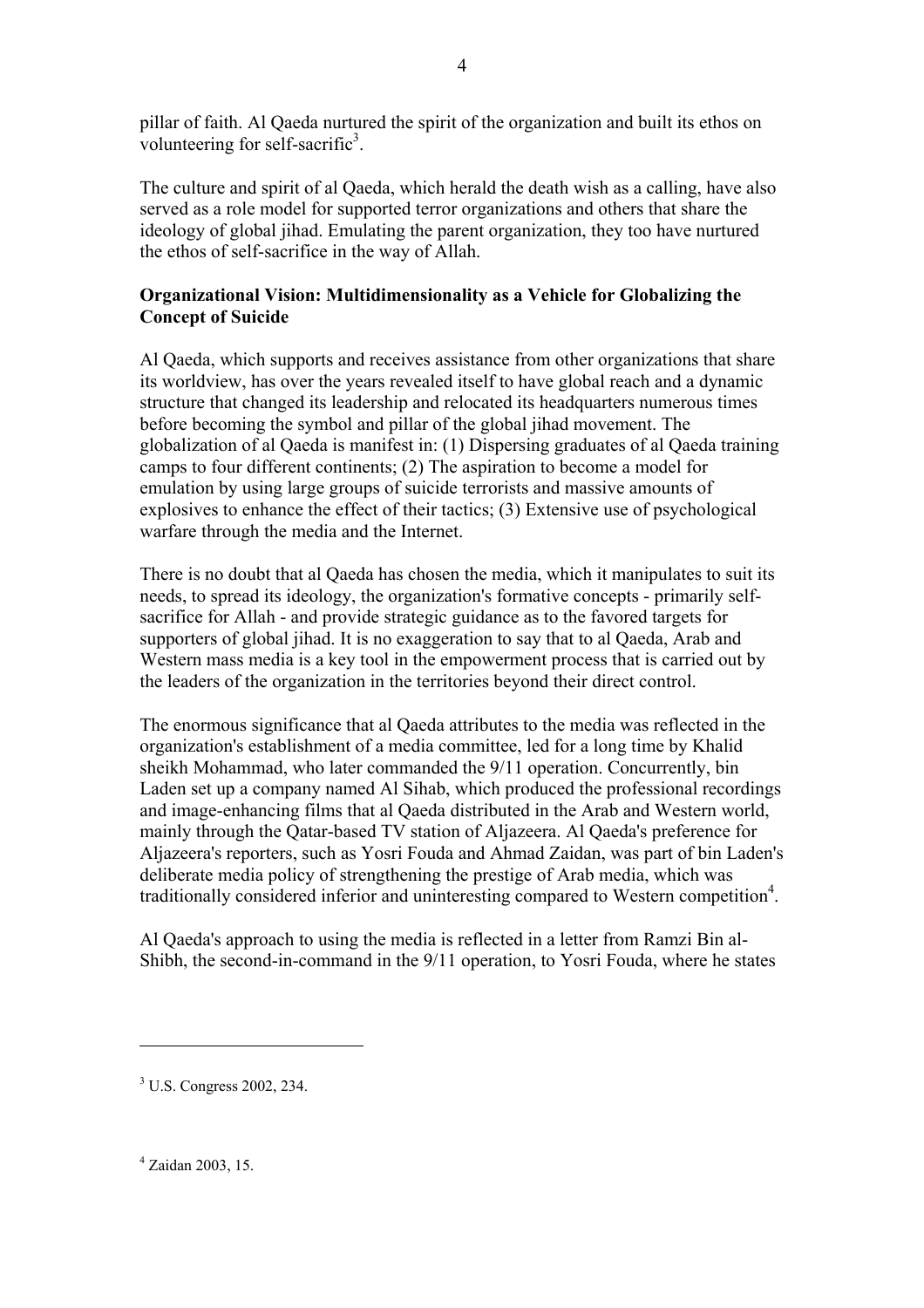that the reporters' personal mission is to serve rightfully their Islamic origin by praising jihad's operations<sup>5</sup>.

5

Of some 4,000 Islamic websites, around 300 are associated with radical Islamic groups that support al Qaeda. The editors of al Qaeda's websites are also field operatives. For example, one of the editors was captured in Saudi Arabia at the site where the severed head of Paul Johnson was found $6$ . These sites disseminate the organization's messages and encourage volunteers to join global jihad movements. Some even provide instructions on how to build bombs and carry out terror operations. Because of Western attempts to disable or shut these sites down, they continually reappear under new URLs. Sometimes the new address is sent out as a message to previous visitors and sometimes it is passed on through chat rooms. Each terrorist group operates more than one site in more than one language. Two online newsletters are directly affiliated with al Qaeda: S'ut alJihad and Ma'askr alBatar<sup>7</sup>. They provide explanations on how to carry out kidnappings, poisonings and murders, and specify suitable Western targets.

For the terrorists that staged the terror attacks in Madrid in March 2004 and those involved in the 9/11 attacks, the Internet was the primary means of communication. Network anonymity enables covert communication on controversial subjects, free of government pressures. In Europe, the Internet offers young Muslims a virtual community life, which mainly influences immigrants who find it hard to adapt and struggle to maintain their ethnic identity. The Web makes it psychologically easier for European Muslims to cope with the alienation they feel and dull the crisis that is integral to immigration. On the deepest level, the Internet implements the ideal of nationhood, transforming it into concrete terms and illustrating that Muslims can create an international border-free community. Their Internet activities enable Muslims throughout the world to experience a tempting ideal that is not necessarily perceived or experienced as belligerent. They can experience the belligerent messages of Ayman alZawahiri, who said that "guns restore honor," because the Internet enables these communications. It enables guidance for religious and terrorist activities, but most importantly - it enables transmission of religious rulings that assuage readers' personal uncertainties.

Bin Laden's acute media savvy, including all platforms, shooting angles and quality of photography, was evidenced when he asked Aljazeera reporter Ahmed Zaidan, during an interview, to hold the camera at a flattering angle, and rejected a previous photo that in his judgment was not sufficiently attractive. Bin Laden also restaged his recitation of a ballad, which was photographed by Zaidan, because the crowd at the original event was not big enough in his opinion<sup>8</sup>. Ahmad Zaidan expressly stated his

**<sup>5</sup>** Fouda and Fielding 2003, 153.

<sup>6</sup> *The New Yorker*, 2 August 2004.

 $7$  Paz 2004.

<sup>8</sup> Zaidan 2003, 65.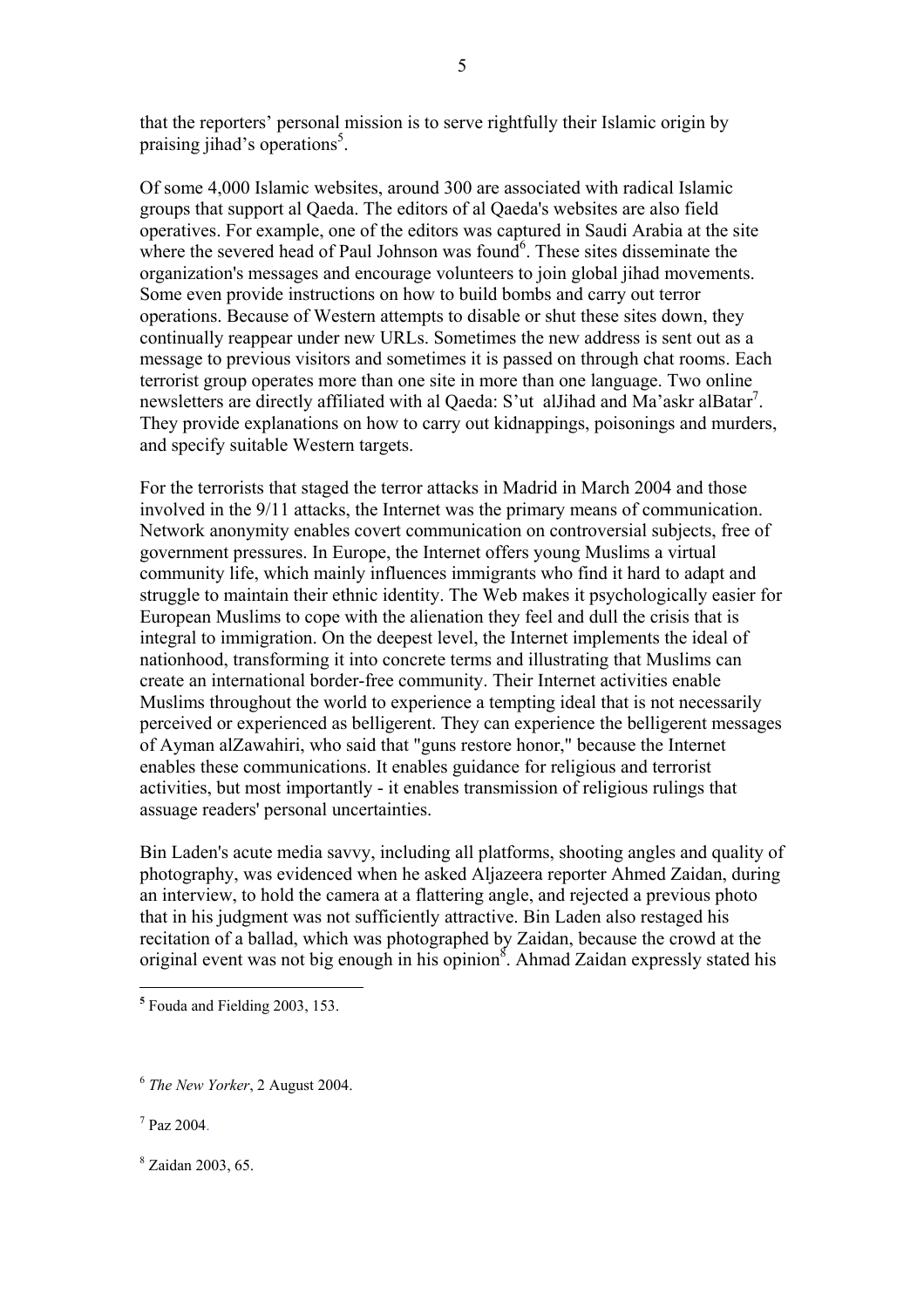impression of bin Laden as a man who clearly distinguishes between body and spoken language and skillfully uses both with the media. Zaidan also noted that bin Laden had used him to refute the comments of his brother-in-law Abdullah Azzam to Asharq Al-Awsat, which might have indicated conflicts between bin Laden and his partner, Azzam. Zaidan confessed that "Al Qaeda picks journalists and gives them planned interviews." In his interview with Zaidan, bin Laden stressed the role of the media and satellite stations in particular. "The public likes this media," he said, "because it puts body language before spoken words. This is often the most important element needed in order to set the Arab grassroots in action and levy pressure on governments to reduce their reliance on the US"<sup>9</sup>. Interviews of this kind were also intended to show the world that bin Laden is still alive and at the wheel. The focus has now shifted to his deputy, al Zawahiri.

## **Al Qaeda's Organizational Culture**

## **The Psychological Contract**

The term "psychological contract" defines the orally agreed-upon relationship between the organization's members and its representative. This term reflects the approach that gained momentum in the 1980s in organizational psychology, whereby the organization is a platform for individuals, as opposed to the previous approach by which individuals were resources of the organizations<sup>10</sup>. The new definition increased the productiveness of organizations. Bin Laden's al Qaeda "churns out" cadres of combatants that pledge allegiance to bin Laden personally. In this oath they proclaim themselves part of the jihad family and announce their willingness to sacrifice their life for the purpose, as laid down by the leader of the organization. The norm of absolute self-sacrifice is a primary creed for members. Those who accept this creed are videotaped swearing to fulfill their pledge. This sworn oath serves as irrefutable evidence that they cannot retract. It is also used for propaganda and for recruitment of new cadres, called on by their friends to follow in their footsteps.

In creating the psychological contract that makes al Qaeda so attractive, bin Laden seems to adhere closely to the "fraternity principle." Al Qaeda and its partner organizations employ "emotional bonding" and create commitment among potential recruits by using the principle of *mu'aakhaat*11, defined by the Prophet Mohammad. Mohammad used inter-tribal links and created binding intra-tribal commitments in order to strengthen his military power. Bin Laden's methods, particularly the way in which he manipulates family relations and creates and uses friendly relations among his confidantes and prospective terrorists, are founded on the Islamic binding emotional contract among members of the organization. As stated in sura 8:75: "…and the possessors of relationships are nearer to each other in the ordinance of

<sup>9</sup> Zaidan 2003, 25.

<sup>&</sup>lt;sup>10</sup> Thompson and Bunderson 2003, Patterson 2001.

 $11$  Watt 1960, 253.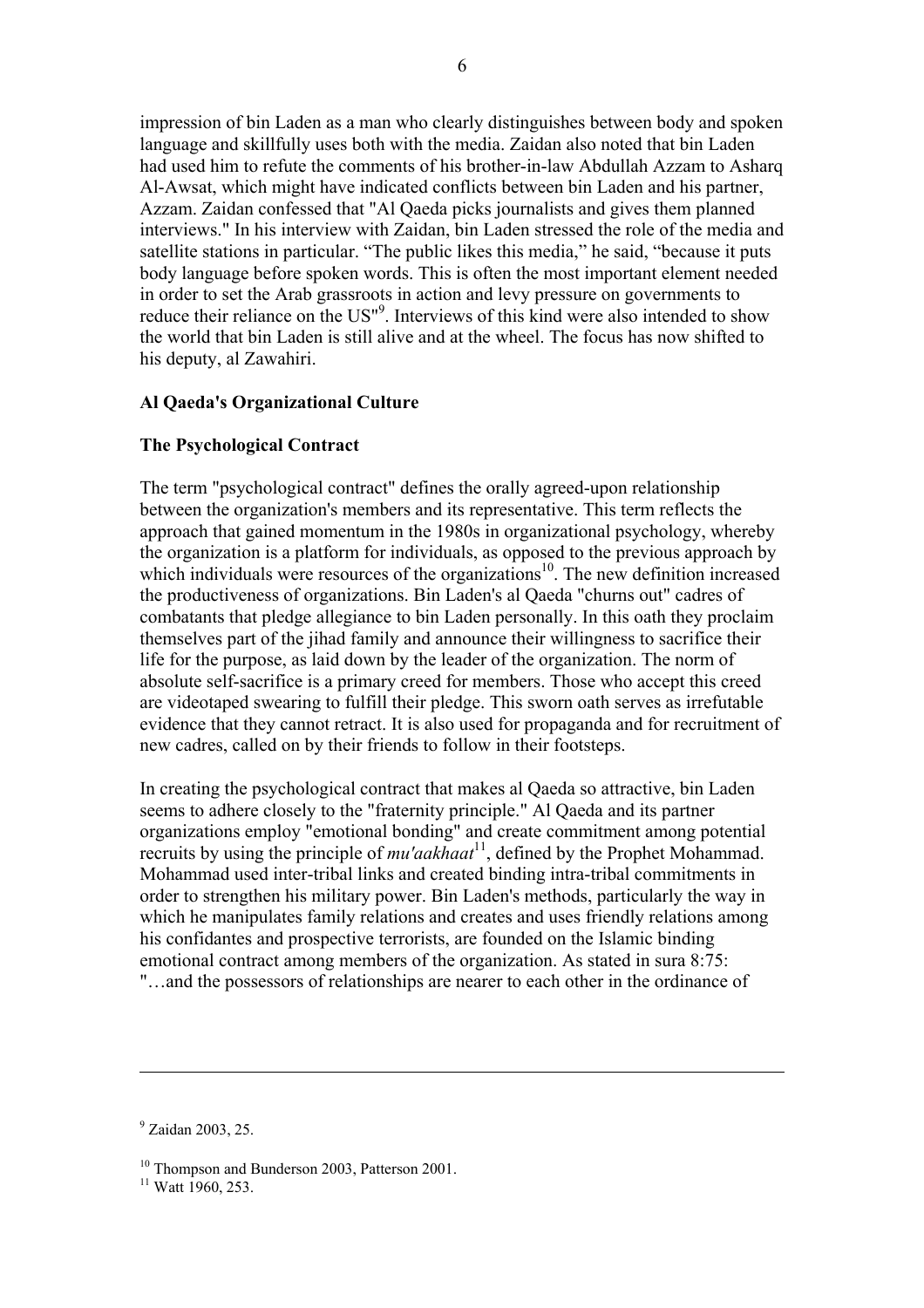Allah $n^{12}$ . Bin Laden is trying to build an international force using the same methods employed by the Prophet in creating an inter-tribal army.

Al Qaeda's name today as a synonym for global terror calls for an analysis of the dynamic and methods of communication that the organization uses for tracing, recruiting and assigning young Muslims in terror operations throughout the globe. One of the most important questions in this context is how the organization identifies, nurtures and maintains the intentions of young Muslims throughout the world to partake in suicide missions.

## **Tracing**

To understand the tracing mechanisms, we must first understand the needs of young Muslims that draw them to the concept of suicide. The need for self-actualization recurs in both the Saudi cell and the Hamburg cell, whose members flew the 9/11 planes. These young people were aware of the status of Muslim societies and the main point of reference, Islam, and felt deeply ambivalent toward them because of their inferiority. Bin Laden's method of resolving the dissonance between their love of Islam and their shame at its backwardness employs jihad and the same self-sacrifice practiced by the Prophet's soldiers. The jihad response to the emotional makeup of young Muslim adults is based on Koran and oral traditions<sup>13</sup>. With these solid foundations to rely on, this is apparently the ultimate solution for rebellious young Muslims who strive to change their circumstances, redeem their society, be heroes and give their lives positive meaning by identifying with their long-gone historic glory, whose disappearance undermines their ability to feel self-worth. These are men in their twenties, sometimes even 30 years old, who are lost or searching for meaning. Some are people who could not make their own way in life, while others have been relatively successful but nevertheless feel frustrated, humiliated and out of place. They come from all walks of Muslim society, and include individuals who have searched for the answer in Islam or were members of terror organizations and identified by the governments as being potentially destructive.

The need for self-actualization in people in troubled societies has been identified as a basis that strengthens the transition to a semi-hypnotic state enabling suicide missions<sup>14</sup>. According to al Qaeda's worldview, suicide for Allah is the utmost goal sought by jihad warriors, and is described in terms normally reserved for pleasurable experiences: "We ask you for the pleasure of looking at your face and long to meet you in untroubled times  $\ldots$  take us to you  $\ldots$ <sup>15</sup>. In one of his interviews, Osama bin Laden himself clearly expressed the organizational ethos he had imparted to his followers: "I am not afraid of death. On the contrary, martyrdom is my passion. My

<sup>&</sup>lt;sup>12</sup> I.S., vol. 1, part 2, p. 1/H, pp. 279-280

<sup>&</sup>lt;sup>13</sup> Author's interview with Prof. Sivan Emanuel, Jerusalem, July 2004.

<sup>&</sup>lt;sup>14</sup> Ferber 2003.

<sup>15</sup> *S'ut Aljihad,* 3 June 2004.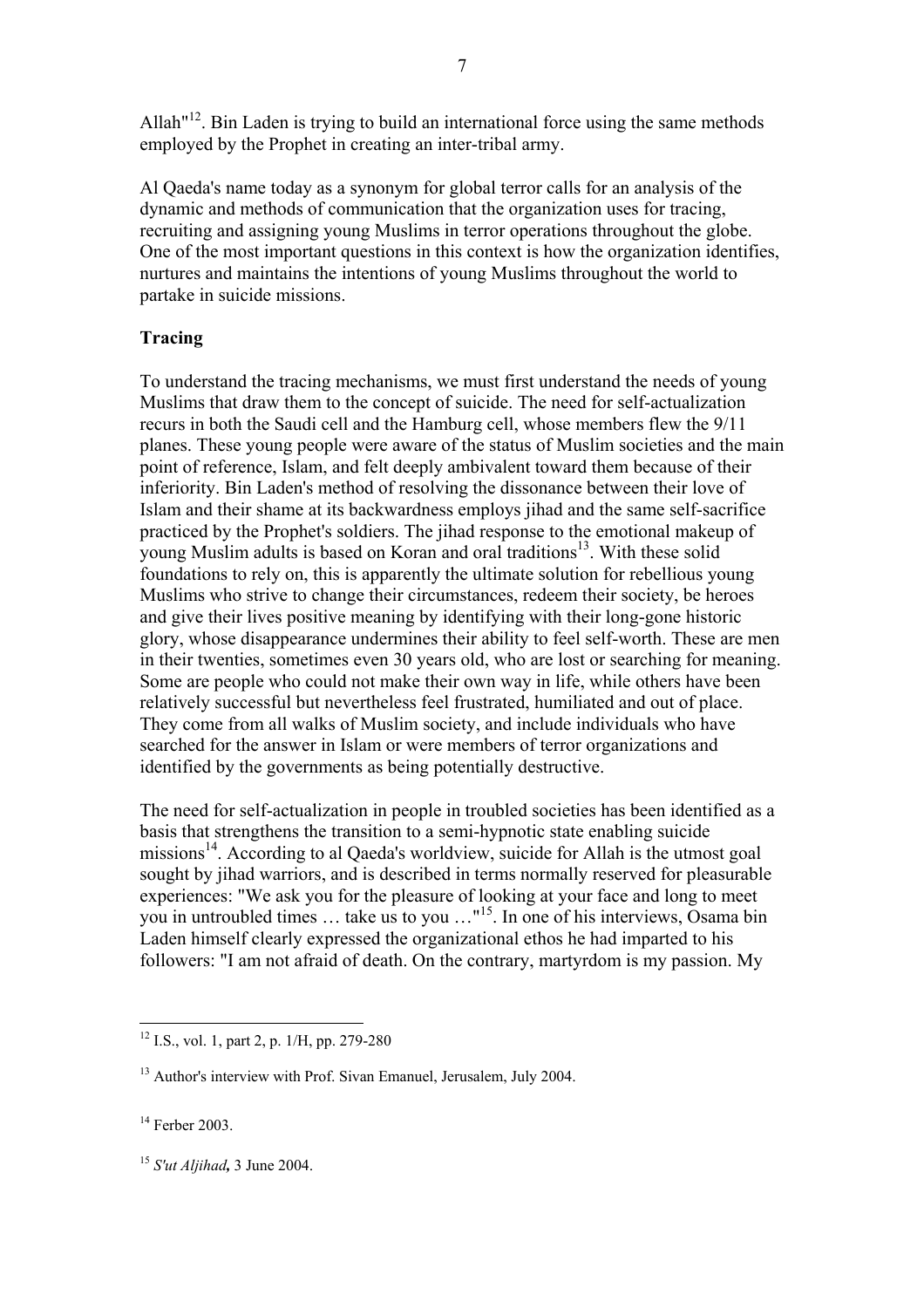martyrdom will lead to the birth of thousands of Osamas."16 Descriptions provided by surviving operatives indicate that, as the FBI has witnessed in the case of serial killers, al Qaeda's suicide terrorists are aroused by death. However, in this case, it is a learned and environmental-shaped trait. As known in psychology, concepts that enable a continuous identity that transcends territorial boundaries and time, are those that individuals tend to embrace in the long term<sup>17</sup>. The survival of the concept of suicide as an expression of self-actualization, from the pre-Afghan period of potential suicide terrorists in their home environment to al Qaeda's camps, has made this concept pivotal in candidates' sense of self, a lever for their successful integration in the organization and a safeguard against misgivings.

8

Al Qaeda has mastered the use of these developmental attributes in young Muslims, as evidenced by the chronicles of the Saudi and Hamburg cells and the way al Qaeda operatives took over the suicide group in Morocco before the attacks in Casablanca. Al Qaeda has two priceless contributions to make to these young people: first, a sense of heroism, accompanied, naturally, by a feeling of power, potency or even omnipotence, which is particularly important in light of the impotence they feel in the face of their backward position as Muslims or as first or second generation immigrants; second, a feeling that they selected jihad at their visits to the mosque freely and without coercion, which, of course, enhances the response they are looking for in their need for independence.

The Saudi cell that produced the crew of the 9/11 attacks differed from the Hamburg cell (which produced the pilots) in its average intellectual capacity, but in terms of psychological maturity, the groups seem to have been very similar. Having embraced the concept of jihad as a personal objective, both groups toyed with the notion of selfactualization and considered joining the fighting in Chechnya, and several of the members even told their relatives they would one day like to sacrifice themselves in the name of Allah. Their al Qaeda contacts told both groups that Chechnya was hard to reach, and that it would be better to go to Afghanistan and continue from there. Only when they arrived in Afghanistan did they discover that the contact they were told to meet did not exist and that this name was a code. It quickly transpired, however, that Afghanistan lived up to their expectations and was the right place for them to translate jihad into action. Swapping Chechnya for al Qaeda's goals was by no means a small leap<sup>18</sup>.

Tracing occurred in various places around the world. At first, al Qaeda operatives or agents identifying with its goals would create the right atmosphere, inciting emotions, forming groups around the concepts of fundamentalist Islam and marketing the idea of jihad to young religious and secular Muslims. This takes place in Arab and Western countries alike, and resembles missionary activity more than recruitment to military organizations. The focus on the close link between the slump of Islam since

 $\overline{a}$ 

18 U.S. Congress 2002, 234.

<sup>16</sup> *Ausaf*, 28 December 1998.

 $17$  Winnicott 1956.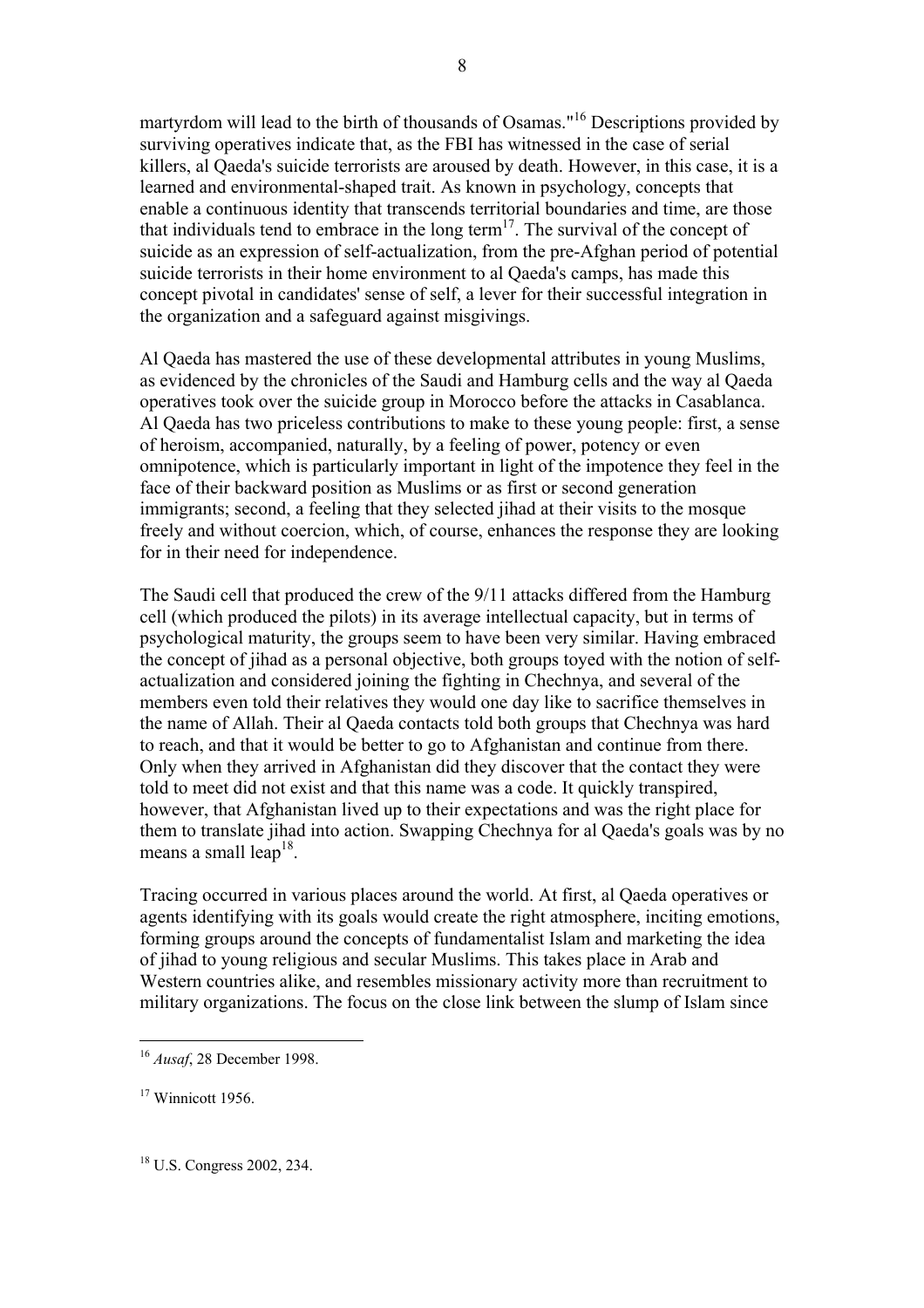the fall of the Ottoman Empire and the significance of self-sacrifice in restoring Islam's glory days plants the idea of suicide in the minds of mosque goers even at this early stage. In other words, the indoctrination toward suicide for Islam starts with emotive religious education by charismatic individuals with exceptional interpersonal skills. For example, in London this role was played by Abu Ktada and Abu Hamza al Masri; Suleiman al Alwan operated in Saudi Arabia; and in Hamburg, it was Salah al Waladi and Mohammad Zamar who operated in the area of Al Quds Mosque, which spawned the  $9/11$  pilots<sup>19</sup>. Such "exciting" figures are also present in universities and cultural centers, where they organize groups of believers.

9

The young Muslim who has always felt humiliated becomes preoccupied with the notion of self-sacrifice as a way of developing self-worth and accomplishing selfactualization. He finds others like him, and together they create a dynamic of cohesive ties revolving around the idea of self-sacrifice. The group visits the mosque with increasing frequency and circulates in the Muslim community in search of support. Through inter-community communications, contact is made between the young man, who by now has assimilated the concept of self-sacrifice, and an al Qaeda representative. Then the voyage begins to a war zone involving a Muslim minority, or to a training camp. The next step - terror missions - is just a matter of time. Once the terror attack takes place, it engenders enthusiasm and solidarity among other young Muslims, and the process repeats itself (see figure 1). This is al Qaeda's global empowerment cycle.

#### **Recruitment**

Although al Qaeda and its leaders try to resurrect the ancient times of the caliphs, its recruitment policies are in line with the organizational principles of the modern business world. The readiness to commit suicide is of paramount importance. Once candidates arrive at the al Qaeda camps, they answer questionnaires that cover the following topics: what brought them there, how they got there, how they heard about the camp, what attracted them, what kind of education they have, where they worked before, do they have any special training, and of course - would they be willing to kill themselves. The questionnaire is used in order to assess the potential of new recruits, spot spies and identify candidates of exceptional skill, like the pilot's license of Hani Hanjour, who later crashed a plane into the Pentagon. During his interrogation, Khalid Sheikh said that the most important thing Al Qaeda looked for was the willingness to commit suicide<sup>20</sup>. Candidates who responded positively and unequivocally to this question were then interviewed by Mohammad Ataf, Al Qaeda's military commander. He tested the candidate's patience, to check that he was suitable for the organization's long-term plans. It was also important for the recruiters to find candidates who had no combat experience, to make tracing by intelligence services more difficult. Recruitment was therefore built on official entry into the organization and a

20 U.S. Congress 2002, 234.

<sup>19</sup> U.S. Congress 2002,165, 233.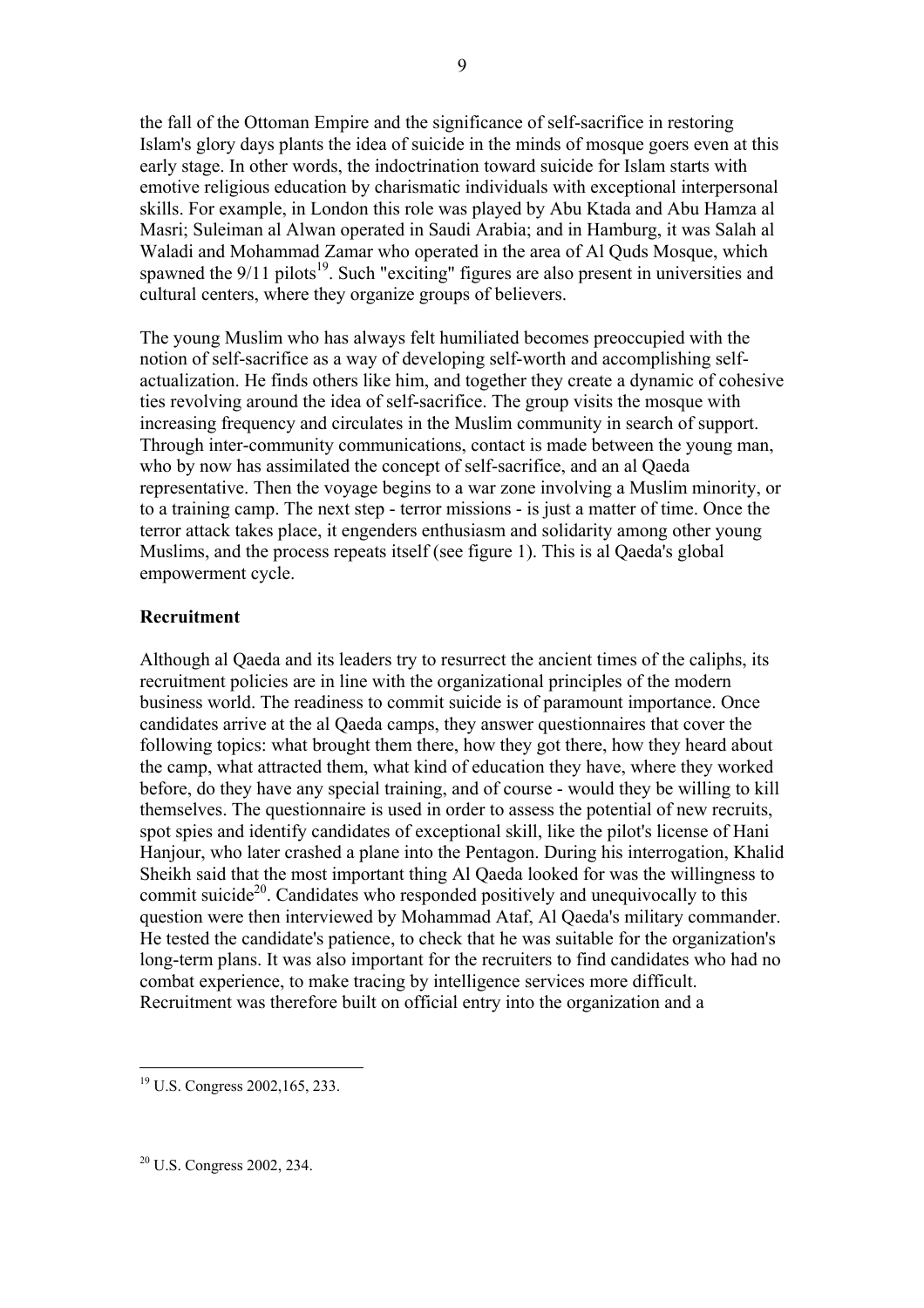"psychological contract" in which the parties bonded emotionally, based on their shared interest in the concept of suicide.

Khalid sheikh said that candidates also took psychological tests to check their ability to withstand pressure and test their devotion to the concepts of jihad and self-sacrifice. According to the inquiry report, bin Laden himself was involved in assigning people to missions. He canvassed the camps, talking to candidates who had passed the preliminary screening. Reportedly, ten minutes were enough for him to tell whether a candidate would make a good suicide terrorist<sup>21</sup>. Bin Laden would come to the camps to teach the principles of al Qaeda's worldview, and in these talks would start dialogs with the attendees. If he had the impression that a candidate was genuinely ready to carry out a suicide mission, the candidate would be offered the chance to pledge allegiance to bin Laden, long before he heard anything about the mission itself.

Apparently, then, operational details are kept secret until the end of the recruitment process, and most of the dialog with candidates takes place regardless of the candidate's operational capabilities or his performance in training. Rather, the crucial element is his decision to sacrifice himself and his ability to do so upon bin Laden's orders, in the name of his pledge of allegiance. The pledge and its videotaping are nothing short of primal rites, evoking a person's irrational emotions and functions in what has been described as "a religious experience<sup>22</sup>." The transition into a new state of awareness in which one's actions are motivated by emotions and backed by religion, demonstrating the superiority of *shuhada* over earthly hedonism, including the self-control provided by this superiority, guarantees that the operative would indeed be able to consciously and calmly carry out the suicide mission. It has been shown<sup>23</sup> that the motivation to commit suicide evolves in three stages: (1) solidarity with distress in the person's home environment; (2) autosuggestion - inducing oneself into accepting the concept of suicide; (3) departure from life and being operated, on a personal level, by a representative of the organization. According to  $Stern^{24}$ , the suicide bomber enters a semi-hypnotic dissociated trance, in which he is operated by a figure to whom he has given authority. No other perspective is entertained, apart from that on which they both agree. In this state of affairs, there is no ambiguity or uncertainty; the suicide terrorist feels that Allah is on his side and that he is transformed into a good person. According to Stern, the transcendence sought by Muslim suicide terrorists is equivalent to the pleasure derived from love, beauty and prayer. Others have described this state as one of dissociation, where logical thinking is subordinated to the emotional goal. Clearly, then, scholars are in consensus that while preparing for the mission, suicide terrorists experience serenity. In the 9/11 mission, for example, to facilitate the transition from the second stage to the third stage of motivational development, letters were sent containing instructions,

23 Ferber, 2003.

 $21$  U.S. Congress 2002, 235.

 $22$  James 1960, 534.

<sup>&</sup>lt;sup>24</sup> Stern 2003, 282.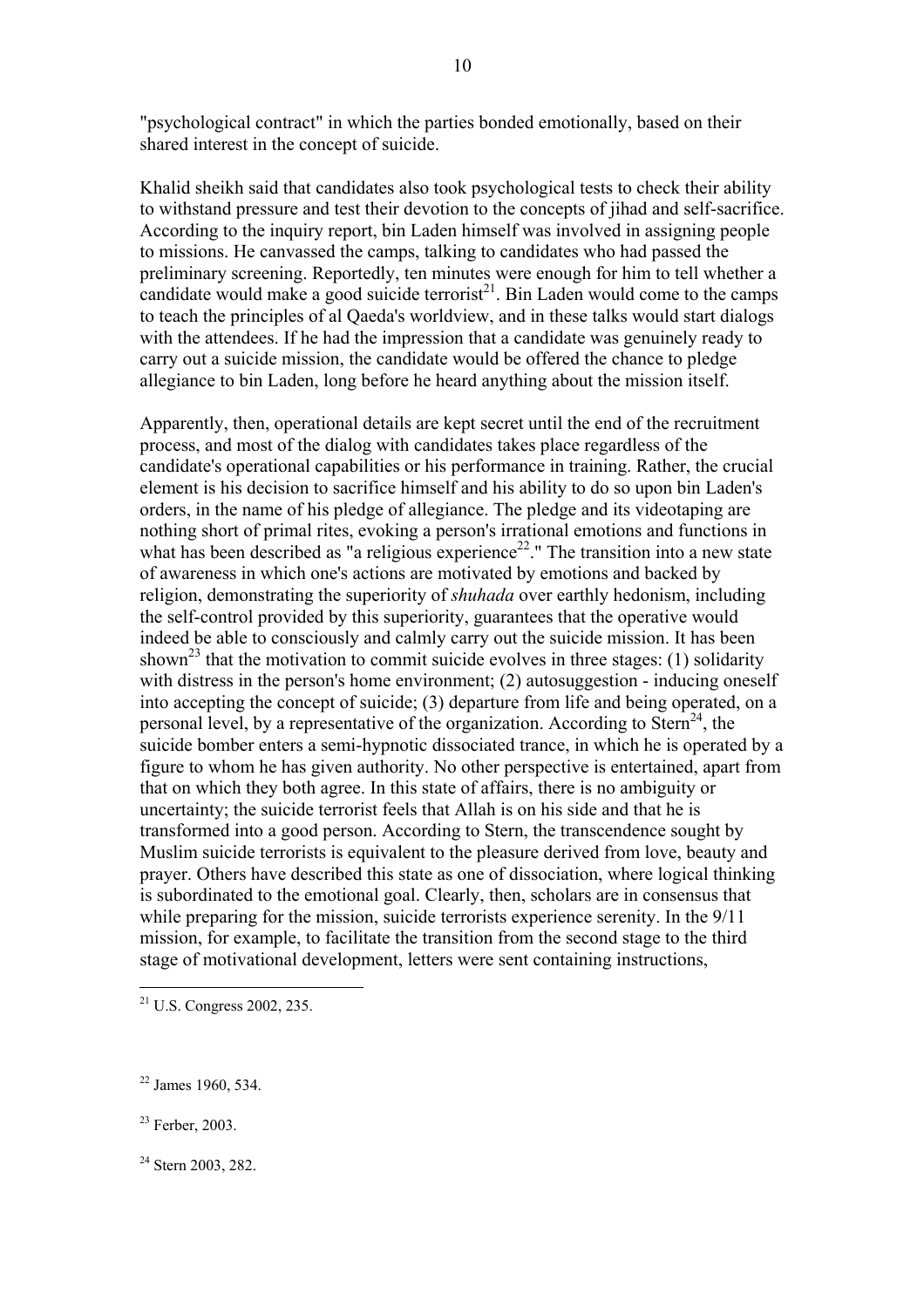regulations and procedures of conduct that were designed to place the operatives into a semi-hypnotic state in which they would feel unquestionable solidarity with the mission, with no room for misgivings<sup>25</sup>. In both the tracing and recruitment stages, the readiness to commit suicide is thus a cognitive-emotional focus and an organizational litmus test for joining al Qaeda.

# **Assignment**

Bin Laden creates his operational plans and collects potential operatives concurrently. He uses the long time between planning and operation to adapt the plans to the candidates and vice versa. The most prominent example is how he handled the operational concept underlying 9/11. At first, he rejected the idea, raised in 1996 by Khalid sheikh, of simultaneously blowing up several airplanes in midair. Later on, bin Laden embraced this concept, when he found that conditions on the ground were ripe. He trimmed Khalid sheikh's grandiose plan and adjusted it to the selected operatives, making it into the 9/11 operation. When it turned out that because of their Yemenite background, two of the original candidates would not be able to get US visas, he revised the plan. Although bin Laden chose his favorite targets, he gave the operatives leeway regarding one of the more difficult sites (the Capitol instead of the White House), and even left it to them to choose the date, even though he wanted several times to push it up. This characteristic of adjusting the plan to the operatives and vice versa was so dynamic that bin Laden, for reasons unclear, was even prepared to make last minute changes in the suicide team that had been selected and trained for the Cole (October, 2000). However, in the 9/11 mission, he chose to wait with Khalid sheikh's decision to oust Khaled Midhar, one of the first recruits for the mission, whom he had selected personally at the end of 1999, and allow him to resolve his personal conflicts, go back home to see his first born daughter and return to the cell in the fall of 2001.

## **The Organization's Support of the Cells - A Dynamic of Empowerment**

In psychology, empowerment is defined as actions by the leadership that enable an organization's members to exercise discretion, and confer authority on individuals within the organization to make decisions regarding their daily actions within the organization $^{26}$ .

Bin Laden and al Qaeda seem to draw on their religious sources for their style of empowerment, granting autonomy, individuation and independence. According to their approach, Islam is a religion of empowerment, with faith in Allah and the Prophet Mohammad as a vehicle for emotional strength. In al Qaeda, bin Laden has translated religious legitimacy and empowerment into a method of management and command. He illustrates for his followers how Islam was created and flourished thanks to the victory of the few against the many, the weak over the strong, and especially thanks to the love of death as a way of transcending earthly difficulties. This historic and religious truth is personified by Khaled Ibn al Walid, who in 637 engaged in the Battle of Al Qadisiya. His army was 120,000 strong, and was faced

<sup>25</sup> *Yedioth Aharonoth*, 14 February 2001.

<sup>&</sup>lt;sup>26</sup> Bell & Zemke, 1988, Rudolph & Peluchette, 1993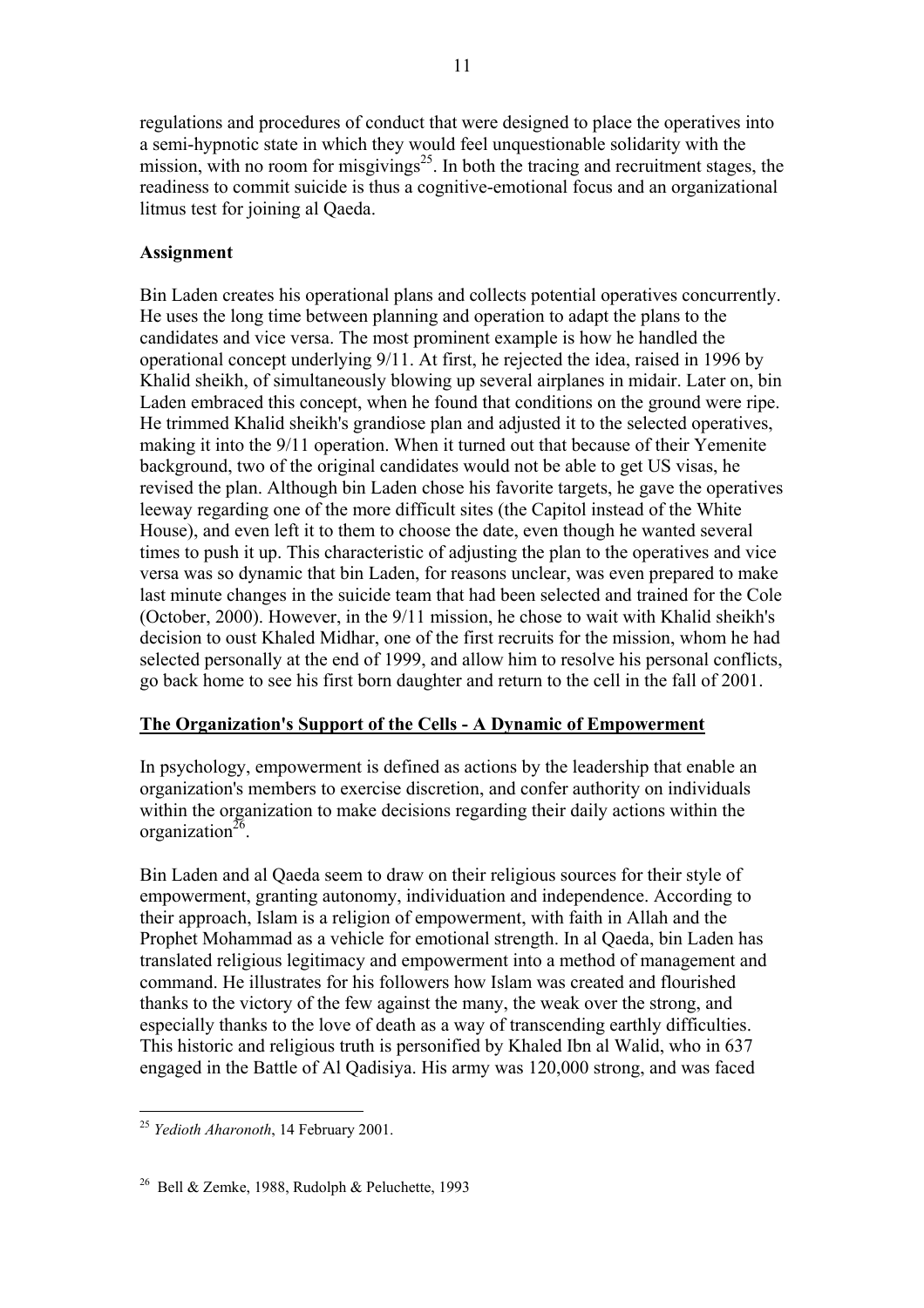with 300,000 Persian soldiers. In an act of psychological warfare, he sent a letter to the Persian commander stating "*aslimu tislamu*" (convert to Islam and you can live in peace). Al Walid explained: "If you do not agree, I will come upon you with my people, who love death as you love life." This is the point at which, in convergent validation, the organizational empowerment meets the religious one, which, according to Karmon, contains a wide array of values that together make up the religious ethos of *shuhada* and jihad, as expressed in the self-sacrifice missions<sup> $27$ </sup>. In bin Laden's hands, this pan-Muslim asset was transformed into a slogan of work and psychological warfare with which the cognition of self-sacrifice could be activated. Not only does he use the words of Al Walid as psychological warfare and as a means of disseminating the notion of suicide in other organizations, he also uses a management method of empowerment and delegation of authority in the name of religious belief until the present date.

The communications between al Qaeda's leadership and the supporters and commanders on the ground in the three attacks carried out by the organization's hard core reveal four characteristics of interpersonal empowerment:

**Working in pairs** - The model of working in pairs is derived directly from bin Laden's own method. As noted, bin Laden operated as part of a pair from the outset, when he began to fight his war for Islam under the influence of his teacher and spiritual guide, Azzam, with whom he led Maktab al-Khidimat (the Service Bureau). He continued to lead the organization with a supporter or spiritual and operational deputy at his side.

In the three terror attacks and in preparation for 9/11 in particular, attention was given to selecting a partner for each participant. Closeness between the partners surely facilitated mutual support and solidarity, enhancing each individual's self-worth in a process known in psychology as "twinship"28. Working in pairs is meant first and foremost to protect the concept of *shuhada*. Al Qaeda's leaders are aware of the advantages of drawing strength from others, as seen in the work of imams and preachers at the mosques. The organization also uses this teamwork method to "immunize" its operatives against heresy and doubt. The boosted self-worth experienced when working as a two-man team, with both members agreeing on the same concept and strengthening one another, alleviates the individual loneliness emanating from the need to keep the secret, and enables supervision and ongoing communication if one of the partners falls out of touch.

**Strengthening predispositions** - al Qaeda is an organization that leans on preexisting similarities between members and suicide candidates. The organization picks brothers, cousins, friends and relatives of people who have already sacrificed themselves for the cause. In this respect, its method of operation resembles that of other secret organizations<sup>29</sup>. But unlike other organizations, al Qaeda leans on

 $27$  Author's interview with Karmon Yigal, Jerusalem, July 2004.

<sup>28</sup> Kohut 1971.

<sup>29</sup> Sageman 2004, 113.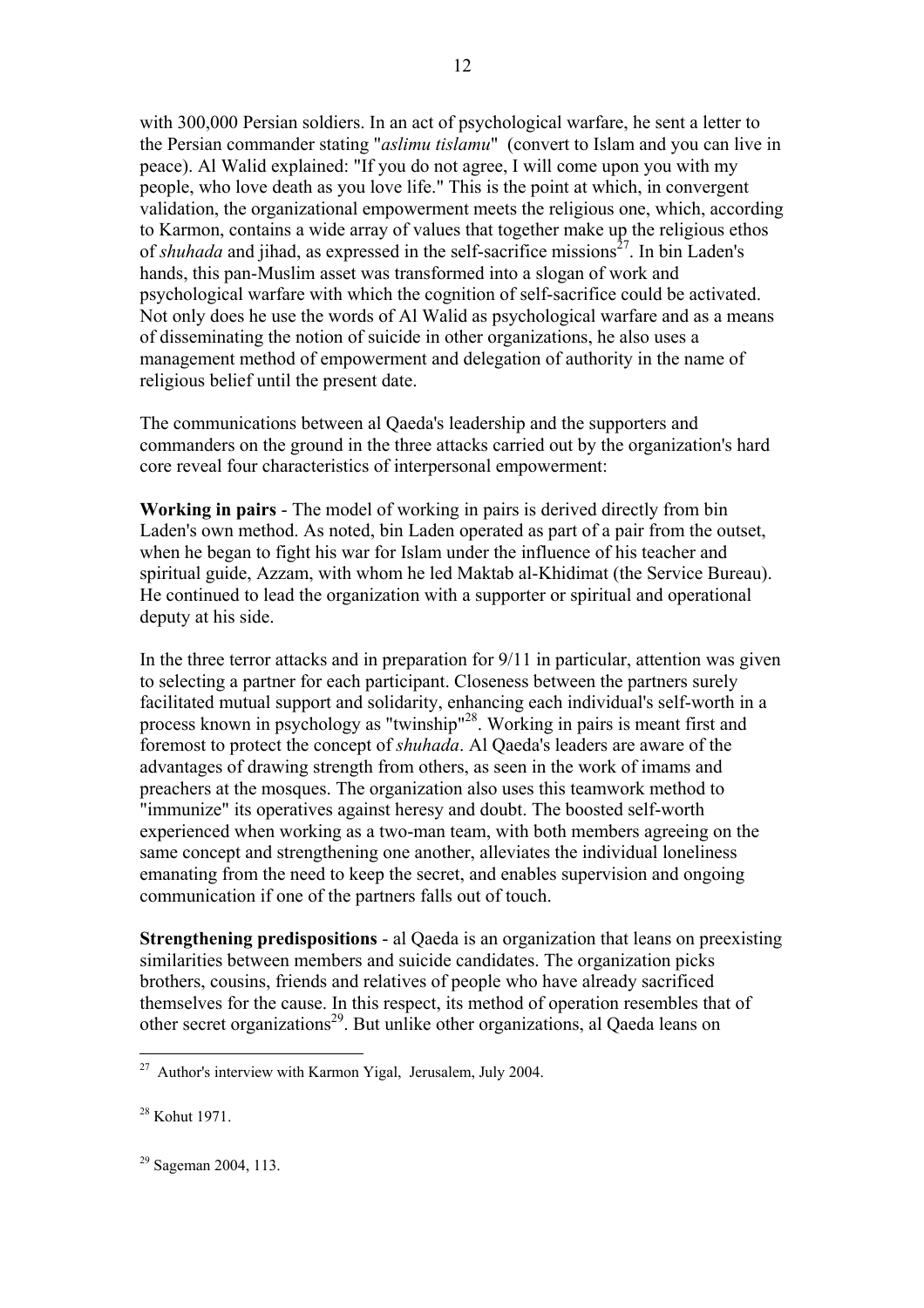predisposition for *istishad*. This preparedness is built up in religious and secular young men as they grow up, in their natural surroundings, by a local imam or preacher. The concept, delivered in this way, is strongly and comprehensively internalized, such that it is not contingent on a specific operation<sup>30</sup>. This comprehensive internalization of the concept of suicide in the name of Allah is the predisposition al Qaeda is looking for. In this mental readiness to carry out an operation, all that is missing is an operator who can utilize it and transport the person from the state of readiness -predisposition - to a state of action. The predisposition, which enables volunteering for the organization and pledging allegiance to bin Laden out of free will, opens the door to the operation that will follow. This is the constellation that al Qaeda knows how to trace during recruitment. The organization provides training, but works on a personal process previously undergone independently by the candidate, which is a prerequisite for job assignment. The concept of self-sacrifice (*istishad*) is not planted by the organization upon recruitment or during training; these stages merely enhance what was already there before. For example, both the Saudi and Hamburg cells came to Afghanistan with the predisposition, where they were actively recruited for suicide missions - as individuals or groups $31$ .

**Response to an individual need** - In contrast to a commonly-stated opinion, we do not believe that al Qaeda brainwashes its candidates, plants foreign ideas in their minds or applies unreasonable pressure on them. In fact, the Congressional Report's analysis of the Hamburg cell indicates that the organization, its leaders and delegates could identify a candidate's individual needs and tailor a job to suit him. Interpersonal work is carried out and the organization adjusts itself to the candidate's needs from the moment the "psychological contract," which has religious force, is entered into by the candidate and the leader, and the candidate and the organization - upon the pledge of allegiance and even more so upon assignment for a specific job.

For example, Ziad Samir Jarrah (the pilot of the fourth plane, which crashed in Pennsylvania), a lively young man who found a job immediately upon moving to Germany, drank alcohol and went clubbing - had a stormy, passionate personality and was in need of a framework that could contain him. He found this framework in a Hamburg mosque and in an eager return to religion. He redirected all the passion he had invested in his tempestuous and ambivalent love for his girlfriend to the notion of *istishad*, becoming increasingly more introverted and religious. When he finished his training in Afghanistan, he came back to Germany much calmer, his girlfriend said<sup>32</sup>. He and his friends were required to maintain their Western lifestyle for operative reasons, but this also resolved all the conflicts he had experienced before leaving for Afghanistan, between Islam and Western living, religion and secularism, passions and conscience.

<sup>30</sup> Avilla 2001.

<sup>31</sup> U.S. Congress 2002, 233-4.

<sup>32</sup> *The L.A. Times*, 27 January 2003.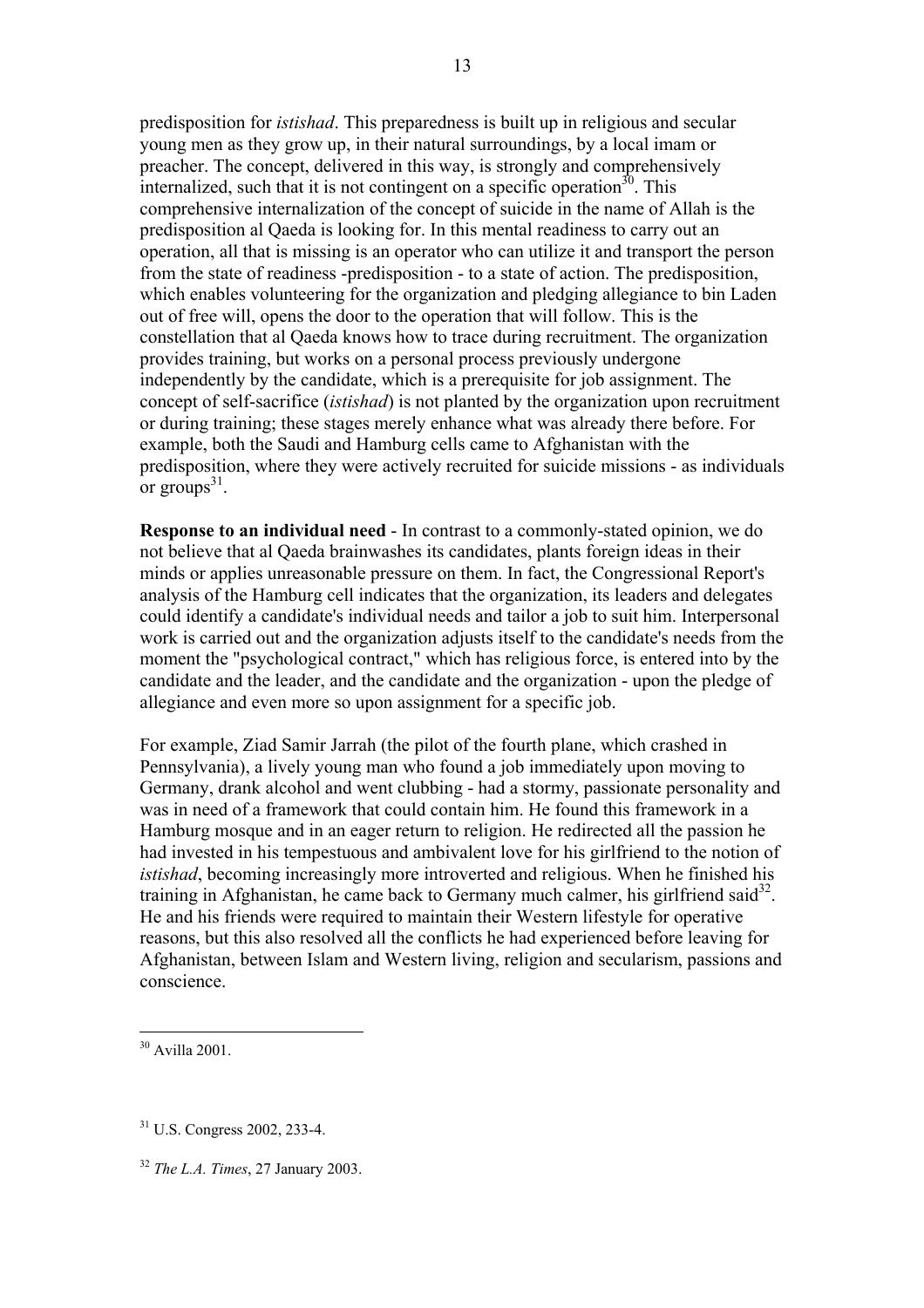Mohammad Atta, commander of the 9/11 operation, reveals compulsive characteristics in his will (written in 1996, five years before his death). He asks that his body be touched with gloves only, that no one touch his private parts and that pregnant women not visit his grave. His pent-up sexual drives, which found no release in the usual way, were also expressed in a lonely platonic relationship he had with a friend's wife whom he had convinced to convert to Islam, in his refusal to seek a bride for himself, and a brief infatuation he had in a visit to Syria, which ended unsuccessfully when the girl refused to wear a veil. His quelled passions - except for his religious passion - coupled with his charisma and intellect enabled him to win arguments with Ziad Samir Jarrah - his traditional partner in arguments and his passionate counterpart in the Hamburg cell (arguments that almost caused Jarrah to abandon the group of martyrs). We believe that bin Laden, with his keen capabilities, identified Atta's determination, intelligence and leadership skills. Once assigned to the job, the responsibility influenced him and his character as a leader. Because of his zeal and because he had no other obligations apart from his devotion to the Islamic cause, the only thing that excited him, he fulfilled his duties obsessively and responsibly.

A similar analysis can be made of the deep connection between Atta and Marwan al-Shehhi, his roommate in Hamburg and his partner throughout all stages of preparation for the attack. Al Shehhi, who flew the second airplane, which crashed into the southern building of the World Trade Center, was described by his flight instructors as nice and innocent-looking. This immature 23-year-old, who needed someone to guide him, was captivated by the authoritative, dominant and dogmatic Atta. This match suited the purposes of the organization, and apparently was directed from above from the outset.

The role of contact or go-between operator was played by Ramzi Bin al Shibh, who had developed interpersonal skills and intellectual capabilities that were on par with Atta's. He was the optimal facilitator, not only because he did not receive a US visa, but also due to his social skills and ability to befriend people and advocate Islam as a positive lifestyle, without Atta's rigidity. Bin al-Shibh, who was talkative and needed the company of people more than his colleagues, was assigned a role that was extremely fulfilling for him. He worshipped Atta and accepted that he would only be playing a supporting role. His advantages were clear to al Qaeda's leadership from the start.

Khalid Sheikh Mohammad, one of the masterminds and architects of 9/11 and the senior commander in charge, was born to an immigrant family. The family came from an area in Baluchistan known as an area of bandits and a magnet for young men from the Middle East and Pakistan, from where the Mujahedeen went on their missions during the war against the Soviets. His father was an imam, and imparted the faith in jihad in him from childhood. But in his later teens, when the US was still financing the Mujahedeen war on the Soviets, he developed a passionate hatred for the West and envisioned the war continuing against a new enemy. This was the basis on which he joined al Qaeda's leadership. From the beginning of his career as a terrorist, he stressed his grandiose motivations. He lent financial assistance to his cousin Ramzi Yousef for the 1993 attack on the World Trade Center, planned an assassination of the Pope with him and was among the masterminds who gave birth to the idea of carrying out showcase attacks by crashing airplanes into land targets. His megalomania was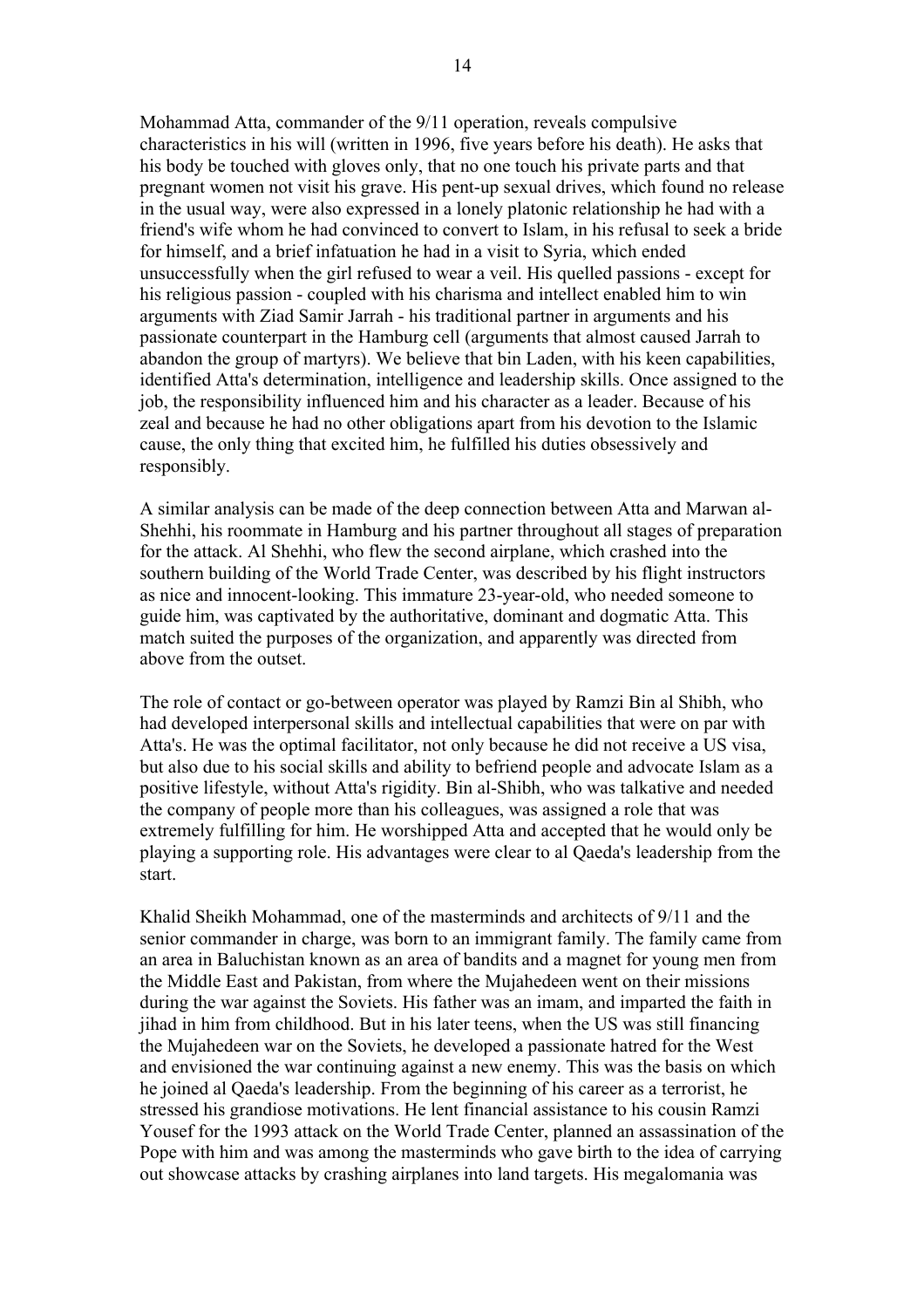reflected in what later became the 9/11 plan; he originally intended to hijack ten planes, crash nine of them into buildings, land the tenth, kill all male passengers and then convene a press conference in which a speech would be made denouncing US policy and explaining the entire course of the attack $33$ . Al Qaeda's leadership identified his planning skills and original thinking, which transcended the boundaries of practicality. Realizing that his grandiosity suited the goals of the organization, they soon assigned him to commanding positions. He was drawn to Southeast Asia and considered the area potentially suitable for his plans, through organizations supported by al Qaeda. The terror attacks in which Khalid Sheikh Mohammad was involved until his arrest in Pakistan in March 2003 generated extensive publicity for al Qaeda.

This means the candidate undergoes a personal and organizational process, with the latter resolving a personal conflict or answering a personal need. The organization considers this an ability to work *with* rather than *on* the candidate. The ladder of success crosses through the candidate's subjective world. This capability of the organization is the "glue" that enables individuals to survive in the system, because it allows for flexibility, interpersonal adjustments and matchmaking that enhance the individual's satisfaction. This explains the positive mindset of the martyrs during their preparations for the mission. This flexibility, coupled with the internalized concept of self-sacrifice for Allah, strengthens the individual's sense of self-actualization - while being emotionally supported – as well as the organization's certainty that the mission will indeed be carried out.

**Granting autonomy to the cell** - The highest operational level for a group is to act as coordinator for the subgroups, which carry on independently<sup>34</sup>. The empowerment Bin Laden and al Qaeda's leadership grants to cells that are to carry out terror attacks enables the individual members to form independent units, united and guided by the notion of self-sacrifice. This organizational structure offers stronger cohesiveness than simple dependence on a leader's authority would, and allows for flexibility in decision-making and functioning. This, in turn, guarantees successful performance of the missions despite the geographic distances, problematic communications with the original authority and variance in the participants' countries of origin. Delegation of authority from Khalid Sheikh to Atta, for example, from the supreme leader to the local level, also held a promise that the concept would be translated into action, because it was the concept that motivated the formation of the group and remained its raison d'etre. The trust given by the leader also contributes to the individuals' sense of self-worth and dignity<sup>35</sup>. The feeling of independence that al Qaeda gives its cells also reduces the risk of friction and opposition<sup>36</sup>.

33 U.S. Congress 2002, 154.

34 Bion 1967.

 $\overline{a}$ 

35 Koerner 2002.

36 Mahler 1974.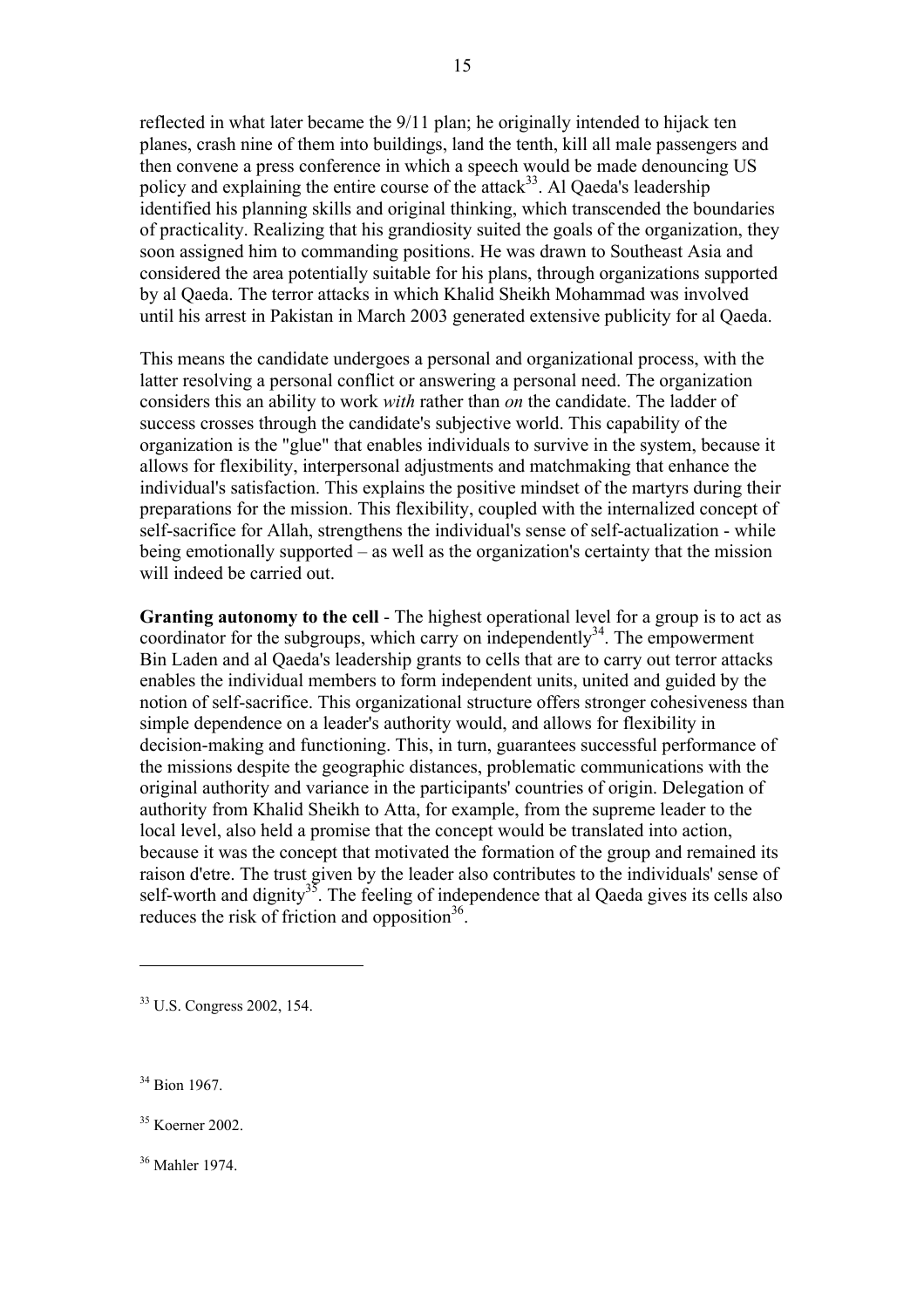Therefore, empowerment that grants individual operatives discretion and makes them feel trusted and individuated transforms the concept of suicide into a key motive, more than simple obedience to any leader would. It elevates the act of suicide to a spiritual act for a supreme cause that transcends even the dependence on the organization itself. In this way, al Qaeda guarantees the empowerment of all the mental energies of the individual cell members, a critical component in carrying out the organization's grandiose plans. Therefore, the following three elements can be considered precursors for terror: (1) The cognition of self-sacrifice among a Muslim community; (2) The existence of a personal need to be compensated for humiliation, and the need for honor; (3) A middleman operator to act as a bridge between the individual and his cognition, and guide him through the organization's empowerment process in a way that satisfies his needs (see figure 2).

# **Organizational Leadership - Bin Laden's Personality and Its Reflection in His Leadership Patterns**

Ever since 1998, the concept of *instishad* has been superior to that of obedience to the leader. Personal commitment only came after the organization had identified the candidate's readiness to die. Candidates also feel this way, and they are so thoroughly indoctrinated with the concept that after the pledge of allegiance, they are essentially launched missiles. This is also consistent with bin Laden's personal vision: the reign of suicide terrorism. His supreme desire is to serve as a role model for others, without competing with them. His attention to detail and involvement in the operations is therefore not totalitarian or aggressive in any way. This can be explained by his experiences before and during Afghanistan.

Osama bin Laden, al Qaeda's leader, a man in his 40s, has made the essentials of Sufism into a lifestyle and a technique that evoke admiration among his followers. His clothes and food are no different than those of the people around him; he is modest, a kind host, a soft-spoken and pleasant man, and is evidently embarrassed to talk about his family. The protocol in the public dinners and prayers he holds is that there are no external elements to distinguish between him and all others, only gestures and eye contact with his confidantes. At times he gets up and serves as imam during prayer, but he does not usually take even the first row, and prefers to mingle with his men<sup>37</sup>.

Osama bin Laden is the son of one of the wives of Mohammad bin Laden, a rich confidante of the Saudi Court. He is his father's  $17<sup>th</sup>$  child. Since Muslims are only allowed four wives, men often divorce the fourth in order to remarry. This was Osama's mother. Because of her strong rebellious character, her Syrian family was only too happy to see Mohammad bin Laden take her far away, but it was this remoteness that apparently made it hard for her to assimilate in Saudi Arabia. Her relationship with her husband was tense. Because she was looked down upon, everyone else in the family - the other wives and his older half-siblings - called Osama "the slave girl's son". This led the father to push the mother and son away from the rest of the family, which in turn initiated a long journey of mixed feelings in

<sup>37</sup> Zaidan 2003, 47.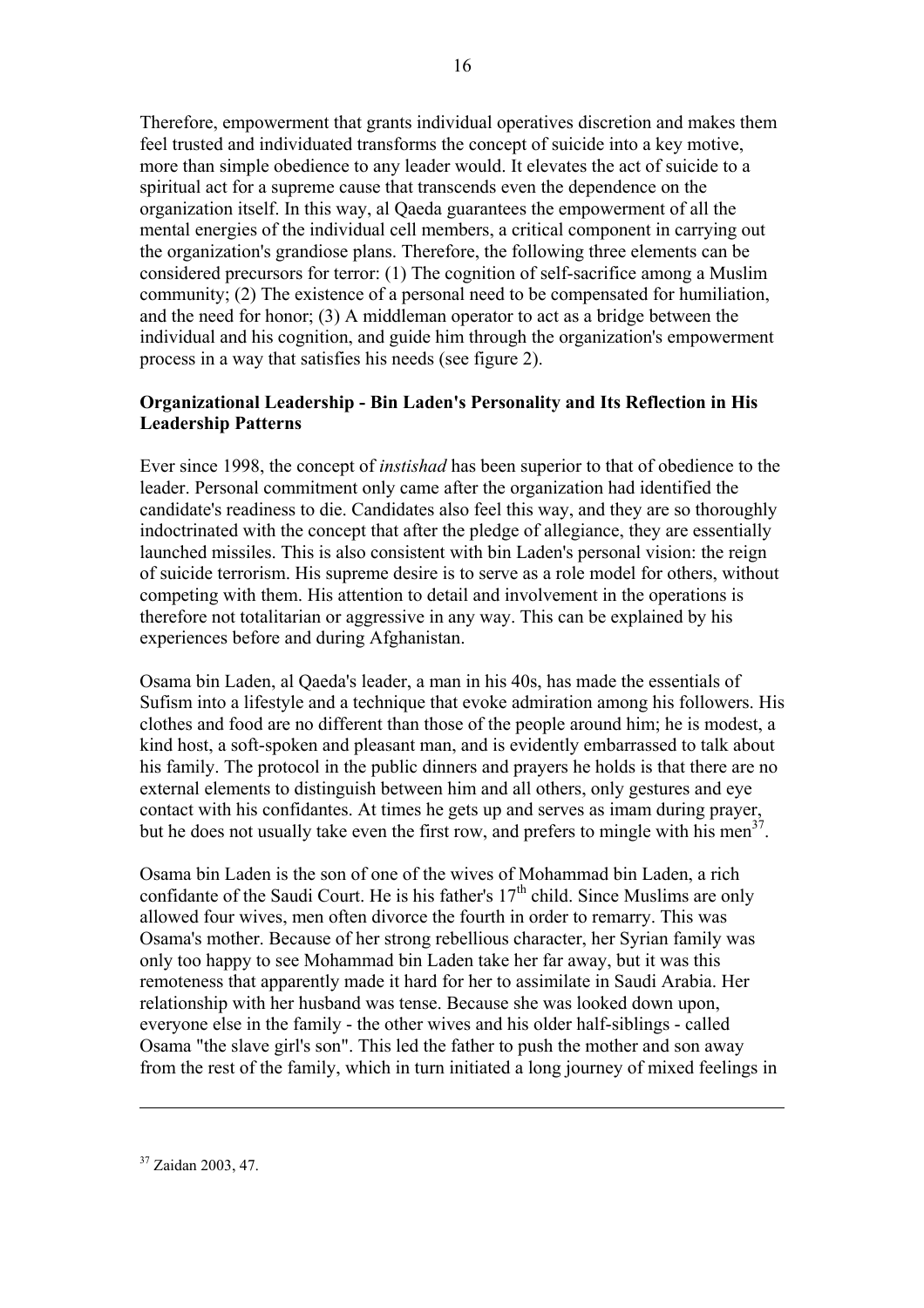Osama toward his mother. On the one hand, he loved her and wanted to be with her, but on the other he did not want to feel rejected, and made an effort to stay close to his father and the family's center of life. However, being both with the family - cared for by another powerful woman, Mohammad's first wife, who embraced all his neglected children - and being with his own mother meant no freedom for Osama, as well as restrictions and beatings. The mother, who repeatedly stepped in and out of his life, responded by neglecting him whenever he showed signs of needing more freedom<sup>38</sup>. As a child, Osama bin Laden did not have any outlet for his need for freedom and support, because his father too was a tyrant who terrorized the women and children under the guise of religion and the paternal traditional role in a patriarchal society.

17

The four years he spent in Beirut, between the age of 16 and 20, with alcohol and prostitutes for company, must have had a deeper meaning. His older brother, who was later killed, managed to stop Osama's self-destruction by drawing him increasingly toward the religious life. Osama traded his self-destructive streak for the need to give his life for Allah. He also experienced a series of losses, starting with his father's death when he was 10, through the death of his adored older brother in a plane crash, and finally with the death of his teacher, Azzam, who had taught him the principles of jihad and self-sacrifice. The theory that Azzam was killed at the hand of the Americans, coupled with Islamic influences in his studies at Jeddah University and his experience in Afghanistan, created his deep animosity toward the US. Some say that the loss of his father, brother and mentor are tied - in his mind - to American evil and that in his feverish mind he feels himself to be a victim of the US, just like the Islamic "nation" (Uma) he purports to protect $39$ .

In summary, bin Laden's biography and interviews give rise to three key personality traits: humiliation, the need for freedom and a desperate need for support and love from the people close to him. His comments to Aljazeera's Ahmad Zaidan clearly reveal his need to compensate for humiliation and impotence: "The Muslims' selfconfidence must be restored."

It therefore seems that the empowerment he practices in the management of al Qaeda emanates not only from his Afghanistan experience and the multicultural mix there, or from the cool analysis of a businessman, but also from his personal internal structure. As a man who had been deprived of freedom in childhood and experienced traumatic separation from both parents, as well as many losses, he grew up to become a man who receives love from people he empowers and to whom he gives freedom under his wing, even if they part with him and are far away. This behavior is consistent with the separation-individuation theory<sup>40</sup>, according to which problems in the process of separating from the mother and absence of a solution to the normal childhood ambivalence predict the need to go on processing the issues of freedom, individuation and psychological distance between self and other in maturity as well.

 $\overline{a}$ 

 $40$  Mahler 1974.

<sup>38</sup> Falk 2001.

<sup>39</sup> Falk 2001.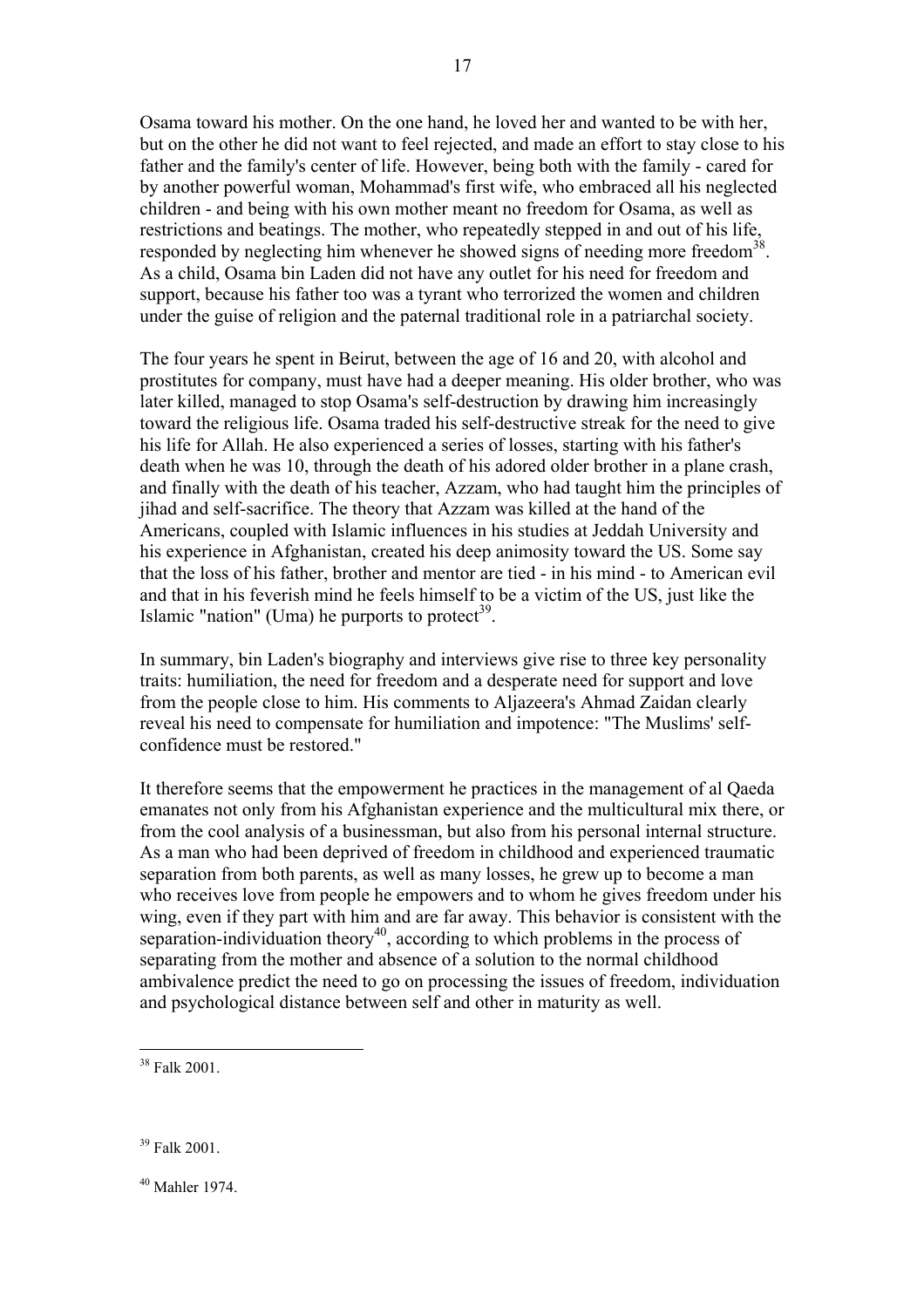Bin Laden does not consider his role to be that of a warrior; rather, in his opinion his job is to empower others, to "spur and inflame the nation"<sup>41</sup>. The solution he chose for his conflict with issues of losses, individuation and freedom is, from his perspective, constructive reparations. According to his account to Zaidan, he had learned the decentralized management style from Azzam, but there is no way to know whether this is yet another attempt to aggrandize his historical roots and the people he loved. Modesty and all other ascetic Sufi elements in his conduct are important to bin Laden, so that he does not appear to be aggressive or evil. With bright eyes, he told Ahmad Zaidan how an American journalist he had met was astonished to find him a simple, non-aggressive man. He also recounted how Korean merchants agreed to trade with his brother even after they found out he was a relative of Osama. These stories were designed to convince listeners that he was a good man, and not the bad man portrayed by the Americans. This reflects the basis of his dialog with his people: he empowers them and grants them freedom in their decision-making, and in return he receives limitless trust, closeness, admiration and love. They give him the legitimacy of "a good man", and he gives them the legitimacy of feeling potent and equally good. Bin Laden's strategy is thus to trust the supremacy of the ideology over his own leadership, and to use religious experience and his own modesty as two additional elements that enhance solidarity with his ideas.

Empowerment as a means of organizational management and communication, as well as individuation of his subordinates, thus emanate from his multinational experience in Afghanistan, his experience in the world of business and his personality. The resulting flexibility of his intra-organizational communications guarantees that operational planning will continue with or without bin Laden.

## **Communication and Empowerment Channels between al Qaeda (The Hard Core) and Supported Organizations**

It could be said that al Qaeda's operational patterns of supporting affiliated organizations in the global net are varied, and transform to suit the supported organizations and changing political circumstances. An analysis of unclassified material from the questioning of the "liaison officers" or operator that have been captured by the US indicates that the parent organization is prepared to support the dispatch of suicide terrorists and provide infrastructure and funds, but the message to supported organizations is, again, one of empowerment. The main focus is that the operation must take place, regardless of al Qaeda's support. In other words, the message conveyed by the hard core to the satellites is: "go ahead with or without me."

More than anything, the terror attacks in Singapore, Bali, Thailand and Jakarta illustrate the central role played by the "liaison officers," who are charged with communications between the parent organization and its partners, and in fact disseminate the concept of global jihad. This conduit transmits operational ideas, professional expertise and enterprise values, including the ethos of self-sacrifice for Allah.

<sup>41</sup> Zaidan 2003, 34.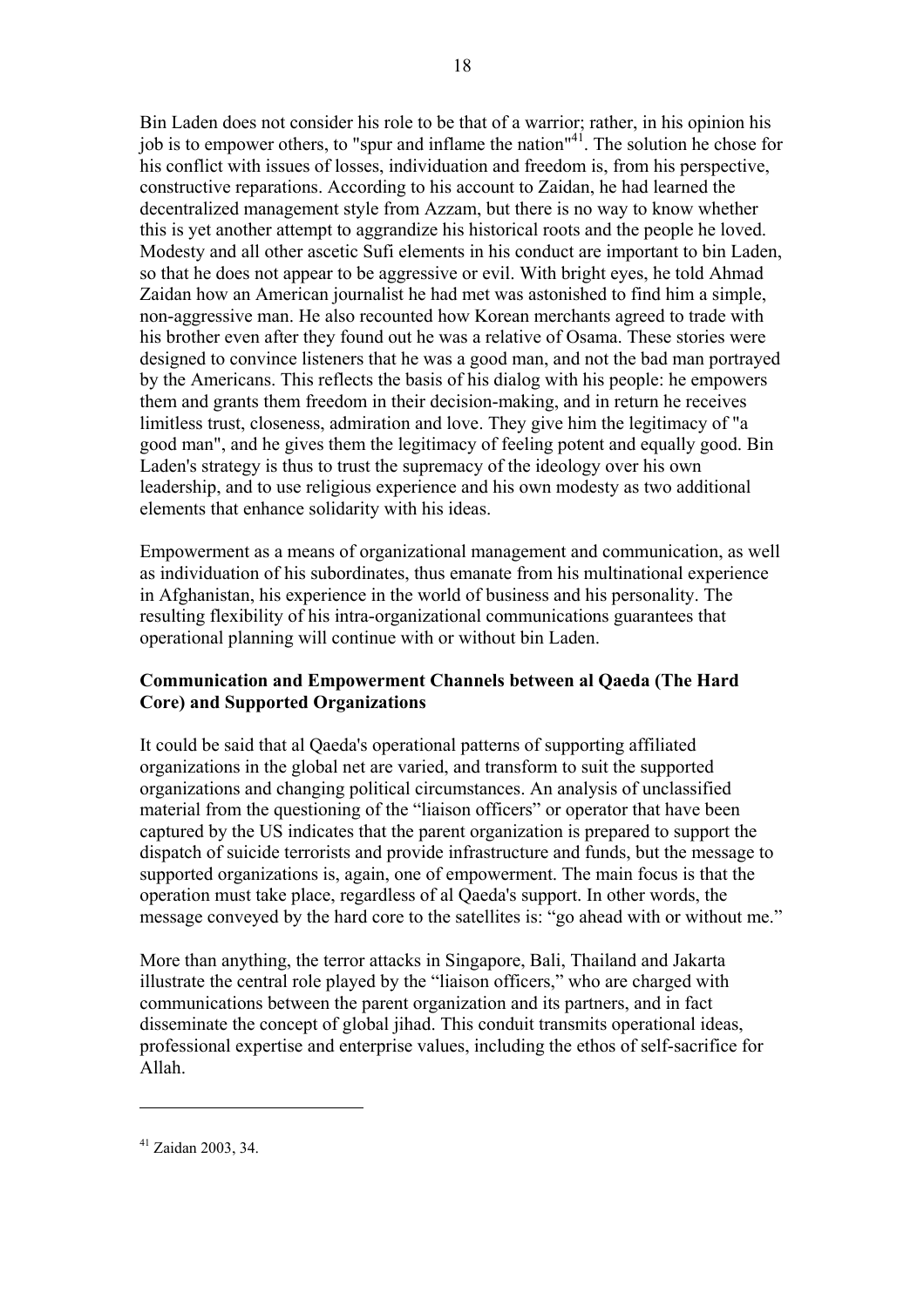The ties between al Qaeda and its Saudi branch were maintained by the organization's senior commanders, Afghanistan veterans who operated for years in close contact with the parent organization there. In recent years, these operatives returned to Saudi Arabia to manage the terror networks in the Saudi kingdom. Commanders operating in Saudi Arabia were part of the al Qaeda cadre and preached against the regime until a decision was adopted immediately after the end of the war in Iraq, apparently in collusion with the parent organization, to step up the campaign and carry out terror attacks within Saudi Arabia.

Several of these commanders, such as al  $Airi<sup>42</sup>$  (al Qaeda's senior spiritual leader in Saudi Arabia and of radical Islamists in Iraq and Chechnya) and Abdulaziz al-Muqrin, were among the chief proponents of practicing self-sacrifice in Saudi Arabia and were also behind the propaganda promoting al Qaeda's suicide attacks until they were killed by the Saudi security forces.

The intensive operations of al Qaeda's Saudi branch attest to the significance of this country for the organization. There is no doubt that for al Qaeda, the focus now is to find a base country to replace Afghanistan, as noted by Dr. Ayman al-Zawahiri, bin Laden's second in command, in his book "Knights Under the Prophet's Banner." This stated goal has not yet been accomplished, but for al Qaeda it will remain the organizational goal, notwithstanding terror operations in Iraq.

The human infrastructure of suicide terrorists in Morocco (Casablanca, May 2003) is of the lowest socioeconomic level. These are young men raised in a religious society that lives in radical isolation vis-ֳ -vis the general society, which they perceive as heretic. This dovetails with bin Laden and al Qaeda's style of using people who matured for the job through their own faith and developed the notion of self-sacrifice to the level of personal fantasy, which provides their underlying motivation. The Morocco liaisons zeroed in on the radical religious group, based on the understanding that these people could serve as a vehicle for the organization's operative goals. The connection between the terror cells in Morocco and al Qaeda was handled by Moroccan Afghanistan veterans who were living outside of Morocco, but who maintained close ties with their associates. Their main assistance was in financing operations that were carried out under local commanders. There is no knowledge of any direct communications between any of the suicide terrorists with bin Laden himself, but here too the empowerment mechanism was in play, so that an interface of this kind would not have been necessary.

On November 15, 2003, two suicide attacks took place, 60 seconds apart, at the two main synagogues in Istanbul - Neveh Shalom and Beit Israel. The cell's core comprised operatives who had formerly belonged to local Turkish terror organizations. Like many other young Muslims, these young men decided to join al Qaeda's camps in Afghanistan, where they were trained and indoctrinated, and eventually mobilized to work for global jihad in their countries of origin. The cell commander was invited to meet bin Laden in person, and in their meeting they discussed targets in Turkey. In the familiar empowerment process, bin Laden handed over the authority and responsibility for jihad to the cell commanders, who set out to fulfill their mission in keeping with the spirit of the organization.

 $\overline{a}$  $42$  Paz 2004.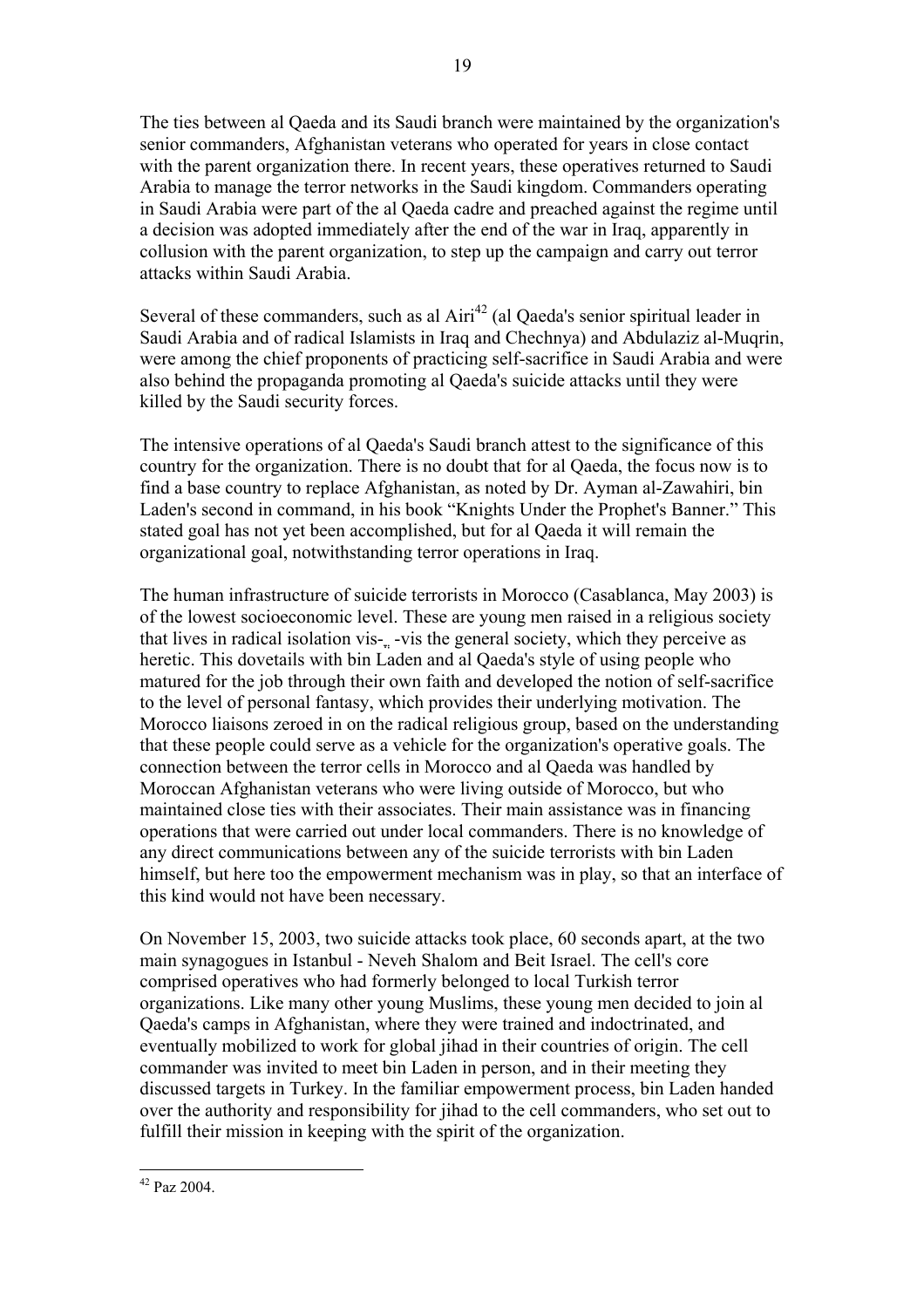On the morning of March 11, 2004, ten bombs exploded within a short interval at different train stations in the southern areas of Madrid. Three other bombs hidden in backpacks were found and neutralized by the police. It is only a matter of time before it is established whether the terrorists had direct or indirect links with al Qaeda, but it is already clear that the attack coincided with the strategic goals laid down by bin Laden and his spokesmen in tapes and Internet publications, stating their devotion to causing changes in western public opinion.

The use of suicide terrorism in Chechnya is relatively new. The Chechens began to use this mode of operation only in mid-2000. Since June 2000, more than 100 suicide terrorists, almost half of them women, have carried out approximately 25 attacks, killing more than 800 people. In essence, the Chechnya conflict is over sovereignty for the Chechen separatists. In the last decade, the country suffered two wars (1994- 1996 and 1999 onward). Islamic radicalization has been clearly evident in the second war, in which the local conflict merged into global jihad.

Al Qaeda's influence on the Chechnya conflict is evident in the writings of the Saudi Airi<sup>43</sup> who served as spiritual guide for Chechen terrorists, imparted professional and operative know-how, provided financing, dispatched volunteers to boost their lines and assigned senior Saudi commanders such as Khatib and Abu Walid of the Amadi clan. The Chechen case, too, demonstrates the crucial role of "liaison officers."

The escalation of Chechen activity is clearly evident in the combination of hostage taking and suicide missions, and reflects the general escalation in al Qaeda's global operations. The worldview of Zarqawi, commander of al Qaeda's terror involvement in Iraq, is reflected in a long letter directed to al Qaeda's leaders. The letter is filled with religious justifications and flowery language, which was apparently written in his name with the help of religious sages he works with. In this letter, Zarqawi assumed responsibility for 25 terror attacks in Iraq, and offered this country to bin Laden instead of "the land of jihad" that the organization had lost with the US attacks in Afghanistan and the fall of the Taliban. An analysis of the letter in view of Zarqawi's biography yields the image of an opportunist who does not hesitate to receive support from the Shiite regime in Iran, while simultaneously preaching acid teachings against the treachery of Iraq's Shiites. This preaching tallies with his fervent hatred of the Shi'a in general. His hatred is so virulent that he has blatantly called on the Sunnis to wage all-out war on the Shiites as a means of fomenting civil war, thus thwarting American efforts. Zarqawi emerges as a practical man who can offer his terror associates lucrative deals in the name of Islam. His approach to al Qaeda's leaders, with bin Laden at the lead, is straightforward: he has said that if Iraq is recognized as the next land of jihad - which implies a demand to recognize his position as the main implementer of Islamic jihad in that country - he would pledge allegiance to bin Laden. This is a step he has thus far avoided, although he has always considered himself part of the global jihad movement.

An analysis of the ties between al Qaeda and Zarqawi, as leader of an independent terror network with tentacles in Iraq, Jordan, Chechnya and Europe, since he first came to Afghanistan, coupled with that of his letter to bin Laden, again reflects al Qaeda's method of granting extensive leeway to those who identify with bin Laden's

 $\overline{a}$ 43 Paz 2004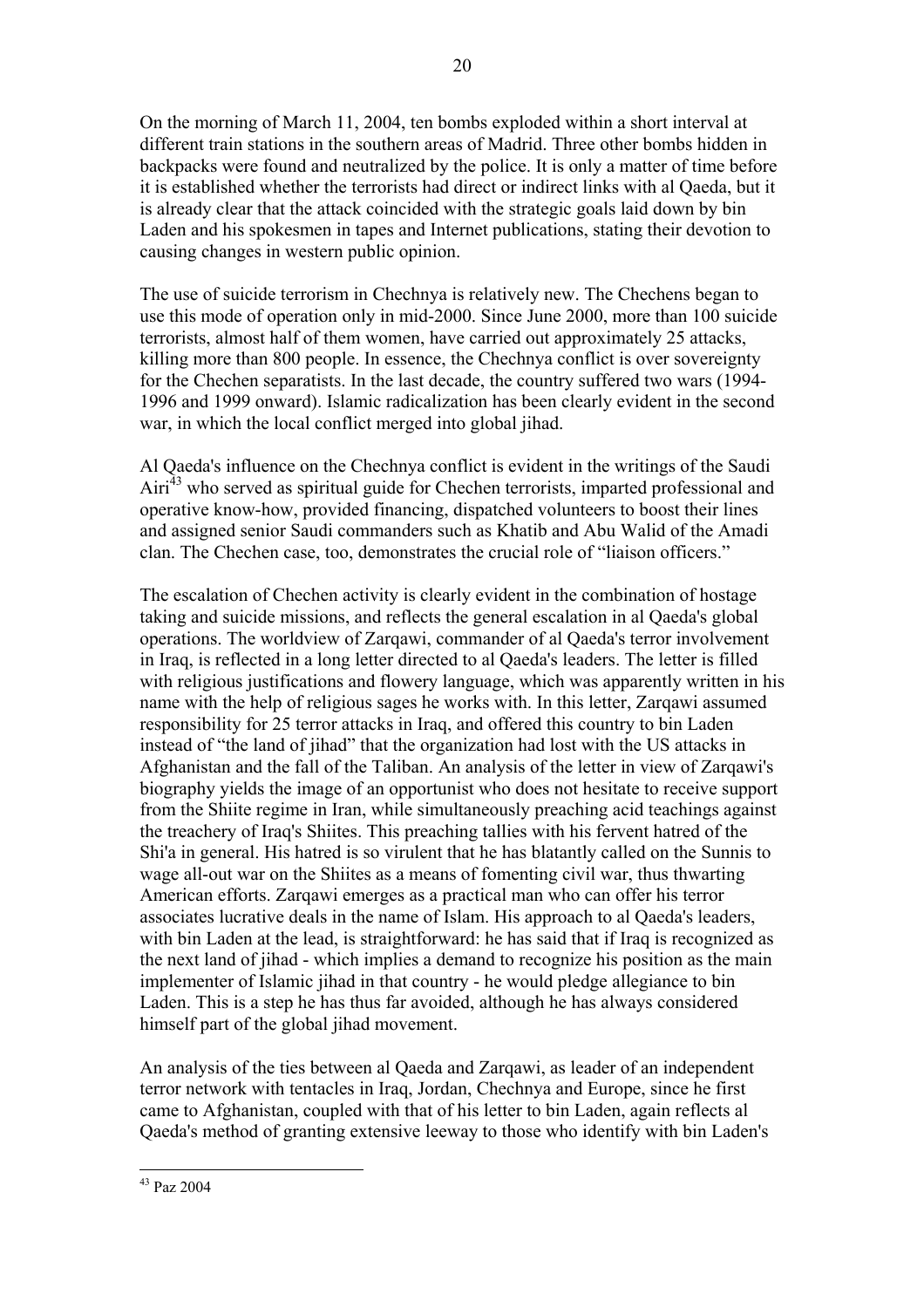worldview. It establishes that al Qaeda considers the concept of jihad superior to the need to prove organizational command or to take credit, and demonstrates the organization's clear commitment to suicide terror. Al Qaeda supported Zarqawi's initiatives and did not enforce its own plans, since it recognized Zarqawi's need for independence and control over his own men.

Zarqawi himself is a criminal who grew up in the slums and served two prison sentences before finding an ideology to justify his actions. He is strongly motivated to achieve grandeur by his own actions. He channeled his antisocial activities to jihad in order to legitimize and give religious significance to his activities, which were never recognized. His attitude toward bin Laden seems to be businesslike, and there is no hierarchy between them. His motivation to achieve grandeur makes Zarqawi extremely dangerous to the west, because of his indiscriminant terror, which will continue unless he is caught. Although he does not have bin Laden's vision acpacities, al Qaeda profits from his independent operations. His natural motivation and proven capabilities have contributed to the cause without requiring any special investment on the part of al Qaeda, except for the training, which was lent to Zarqawi and his men just as it was to many others like him.

The Singapore and Bali attacks were carried out by an independent organizations, with extensive assistance from al Qaeda. This points to the multifaceted and complex ties between al Qaeda and its affiliated organizations. In these cases, the assistance in infrastructure and operations was lent by the Afghanistan headquarters (top-bottom). After the terror campaign planned for Singapore had failed in operational terms, the information necessary for drawing conclusions and preparing for the next mission was transmitted bottom-up, namely, from the Jemaah Islamiya to al Qaeda. They drew conclusions for the next mission in Bali, where the selected target was tourist sites, which are easier to hit than the Singapore targets. Hambali, the liaison officer between Jemaah Islamiya and al Qaeda, once again served as conduit between the two organizations. So although it was the Jemaah Islamiya that carried out the attack in Bali and planned the attack in Singapore, the thinking process and target selection was in concert with al Qaeda, as was the debriefing and lesson-learning.

In attacks carried out by al Qaeda affiliates, operation commanders are usually not suicide terrorists themselves. They supervise the preparation of logistical and operational infrastructure, collect intelligence, recruit accomplices, revise the plans and sometimes hold contacts with the parent organization, either directly or through middlemen. In most cases, the suicide terrorists come in at the final stage. The suicide terrorists often have lesser mental and intellectual capacity, and the organization exploits their main strength - their readiness to die. The fact that they only come in toward the end of the preparation process indicates that al Qaeda has two separate training courses, and reflects an intricate planning mechanism. Apparently, the parent organization decides when the infrastructure is ready and then allows the suicide track and operator track to converge.

It can thus be said that the influences leading to globalization of suicide terrorism include mainly: (1) Al Qaeda's decentralized organizational structure and communication dynamic; (2) Evolution of the concept of self-sacrifice in Muslim societies throughout the world; (3) Bin Laden's personality and its expression in his management style (see figure 3).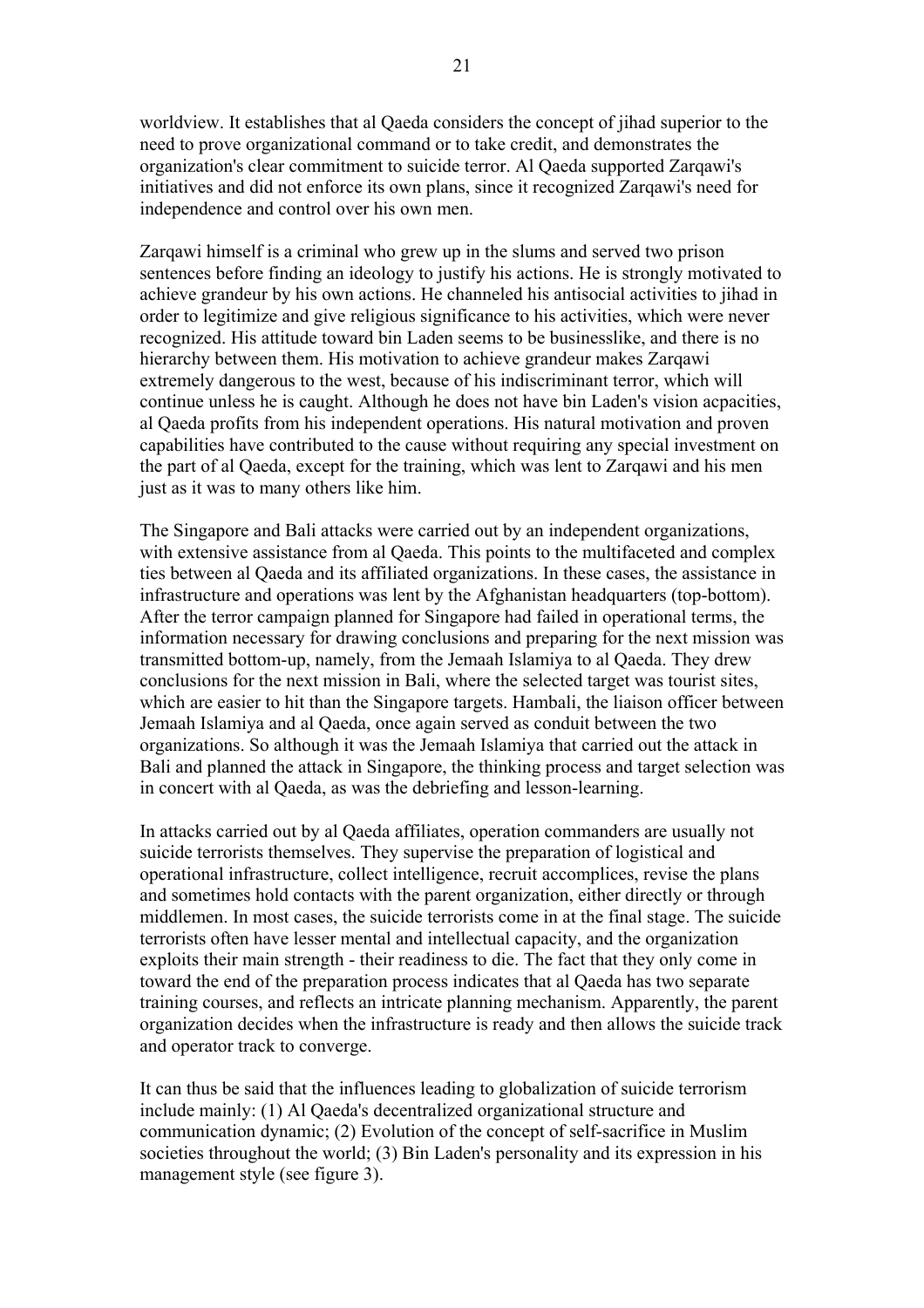22

#### **Responding to the Threat**

 $\overline{a}$ 

I believe that the trans-border paradigm of suicide terrorism introduced and implemented by bin Laden is, as of now, attractive only for isolated individuals within Muslim populations and societies of Muslim immigrants, and has not yet become a model for emulation by large groups or communities therein. There is a risk, however, that the dynamic of empowerment and self-actualization utilized by al Qaeda in its dissemination of the concept of suicide might couple with the continued social frustration of Muslim communities in the West and lead to a boom in popular suicide culture, which is the perfect recruitment bed for terror organizations - as seen in Palestinian society.

I believe that beyond the need to thwart al Qaeda's terror operations and those of its satellites, especially suicide terrorism, on the operative local and international levels, there is an urgent need to fight on the conceptual level. An ideological Islamic philosophy should be offered as a moderate and pragmatic alternative, including practical and conceptual solutions that would compensate for the inferiority that young Muslims are feeling. The cognition of *istishad* should be fought with religious verdicts that counter the concept and illustrate how it is diametrically opposed to Orthodox Islam. Muslim journalists and thinkers have recently leveled piercing criticism on the way Islam has been tainted by al Qaeda and its partners, and how their criminal behavior has created a negative image for this religion<sup>44</sup>. The main challenge lies in amplifying these voices and helping them take their place in mainstream Islam, by transforming their criticism into an alternative conceptual track and building a decentralized education system under the auspices of moderation. If religious rulers who are considered inciters are arrested, work can be done with them while in prison so that they start issuing *fatwas* (Islamic religious decrees) that contradict their previous rulings and call for ceasefire in the customary Islamic way, under which only the issuer of a fatwa has the authority to cancel it. This method was implemented successfully in Egypt with the veteran leaders of Jemaah Islamiya.

Psychological warfare to dull the idealistic image of bin Laden in the eyes of his followers might be difficult to accomplish, because he is such a modest and easily admired leader. At the same time, targeting the communication channels between him and his supported organizations, and in particular identifying the contacts (agents of influence and liaison officers such as Hambali and Khalid Sheikh) would hit the junction points and cease the empowerment process. The contacts and agents of influence are key, because they are the conduit through which information is conveyed and the empowerment model imparted, and because of the precious information they hold - both about al Qaeda and about the supported organizations with which they work.

Certainly, the financial systems supporting al Qaeda's operations in general and suicide missions in particular should also be targeted. Since these funds are transferred through non-governmental organizations and charities, work should be

<sup>44</sup> The Middle East Media Research Institute 2004a, The Middle East Media Research Institute 2004b.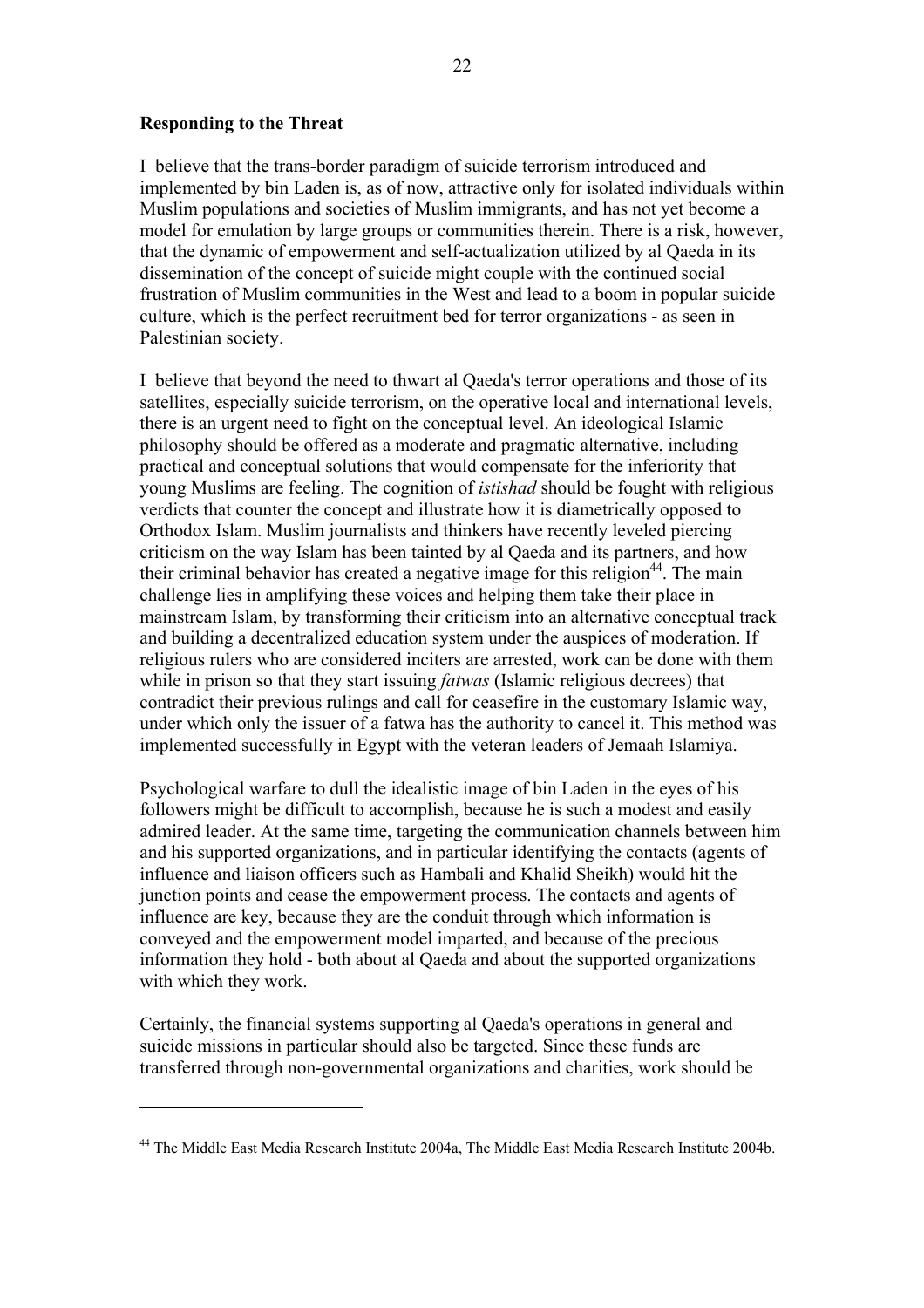done in concert with the relevant governments, especially in the Persian Gulf, in order to tighten the supervision of the money trail. This is already being practiced in Saudi Arabia. In addition, the activities of rich businessmen who directly support suicide missions should be neutralized; alternatively, they should be convinced to contribute money to other Islamic causes around the world in order to improve the image of Islam, which is at its lowest point because it is equated with terror and suicide.

## **Conclusions**

A psychological-organizational analysis of al Qaeda offers new parameters with which to understand the power of this organization and project the threats it holds for the West in the short and long term. An analysis of this kind sheds a light on the need to sever al Qaeda's communication channels and disconnect the core from its satellite organizations. It also provides a clear view of the power centers that should be marked as objectives in order to overcome al Qaeda, with the understanding that the pool of potential suicide terrorists are a weak link that should be dealt with through social and religious rather than military means. Given this analysis, a large part of al Qaeda's accomplishments thus far lies in setting the trend of the supremacy of *istishad* over any leadership, including bin Laden's. Islam must offer a conceptual alternative as an important facet of the struggle.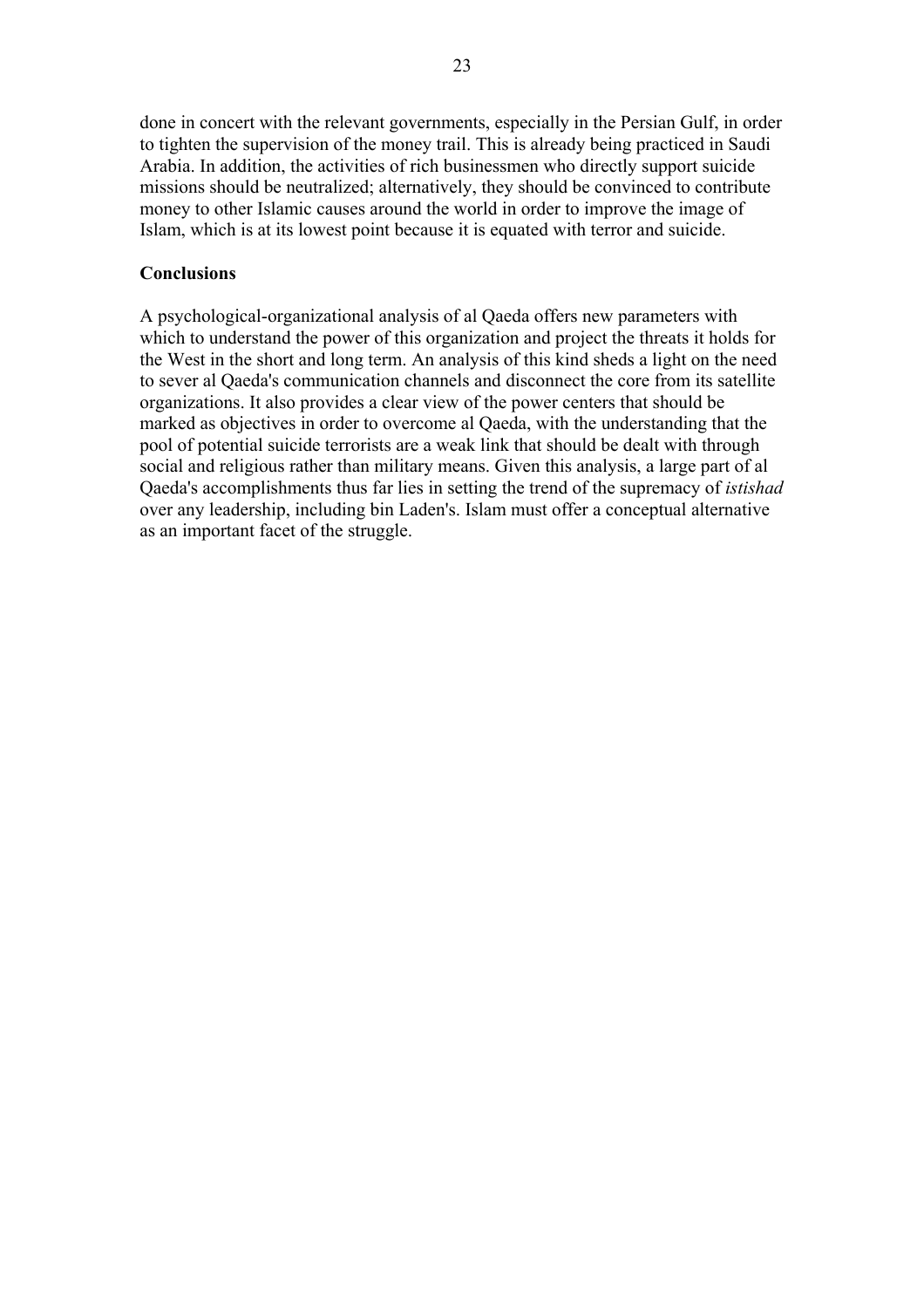## **References:**

Avilla, C. 2001. Distinguishing BIS-Mediated and BAS-Mediated Disinhibition Mechanisms: A Comparison of Disinhibition Models of Gray (1981, 1987) and of Patterson and Newman (1993). *Journal of Personality and Social Psychology* 80 (2):311-324.

Bell, Chip R., and Zemke, Ron. 1998. Do Service Procedures Tie Employees' Hands?.  *Personnel Journal* 67 (9):76-84.

Bion R, Wilfred. 1967. *Second Thoughts*. New York: J. Aronson.

Falk, Avner. 2001. Osama Bin Laden: A Psychobiographical Study. *Mind and Human Interaction* 12 (3): 161-172.

Fouda, Yosry, and Fielding, Nick. 2003. *Masterminds of Terror*. Mainstream Publishing.

Ferber G., Sari. 2003. Psychological Warfare in the Occupied Territories and the Emotional Profile of the Suicide Bomber*. Ma'arachot* 389: 16-29.

James, William.1960*. The Varieties of Religious Experience: A Study in Human Nature*. Oxford, England: Longmans, Green.

Koerner, J. 2002. The Didactics of Psychoanalytic Education. *International Journal of Psychoanalysis* 83 (6):1395-1405.

Kohut, Heinz. 1971. Is the Investigation of the Inner Life of Man Still Relevant

Today?. *Zeitschrift fuer-Psychoanalyse und ihre Anwendungen* 25 (4):298-322.

Mahler, Margaret. 1974. Symbiosis and Individuation: The Psychological Birth of the Human Infant. *Psychoanalytic Study of the Child* 29: 89-106.

Patterson, Fiona. 2001. Developments in Work Psychology: Emerging Issues and Future Trends. *Journal of Occupational and Organizational Psychology* 74 (4):381- 390.

Paz, Reuven. 2004. The Impact of the War in Iraq on Islamist Groups and the Culture of Global Jihad, (sep). Available from <http://www.prism.org>. Accessed 10 November 2004.

Rudolph, Holly R, and Peluchette, Joy V. 1993. The Power Gap: Is Sharing or Accumulating Power the Answer?. *Journal of Applied Business Research* 9 (3):12-21.

Sageman, Marc. 2004. *Understanding Terror Networks*. Philadelphia: University of Pennsylvania.